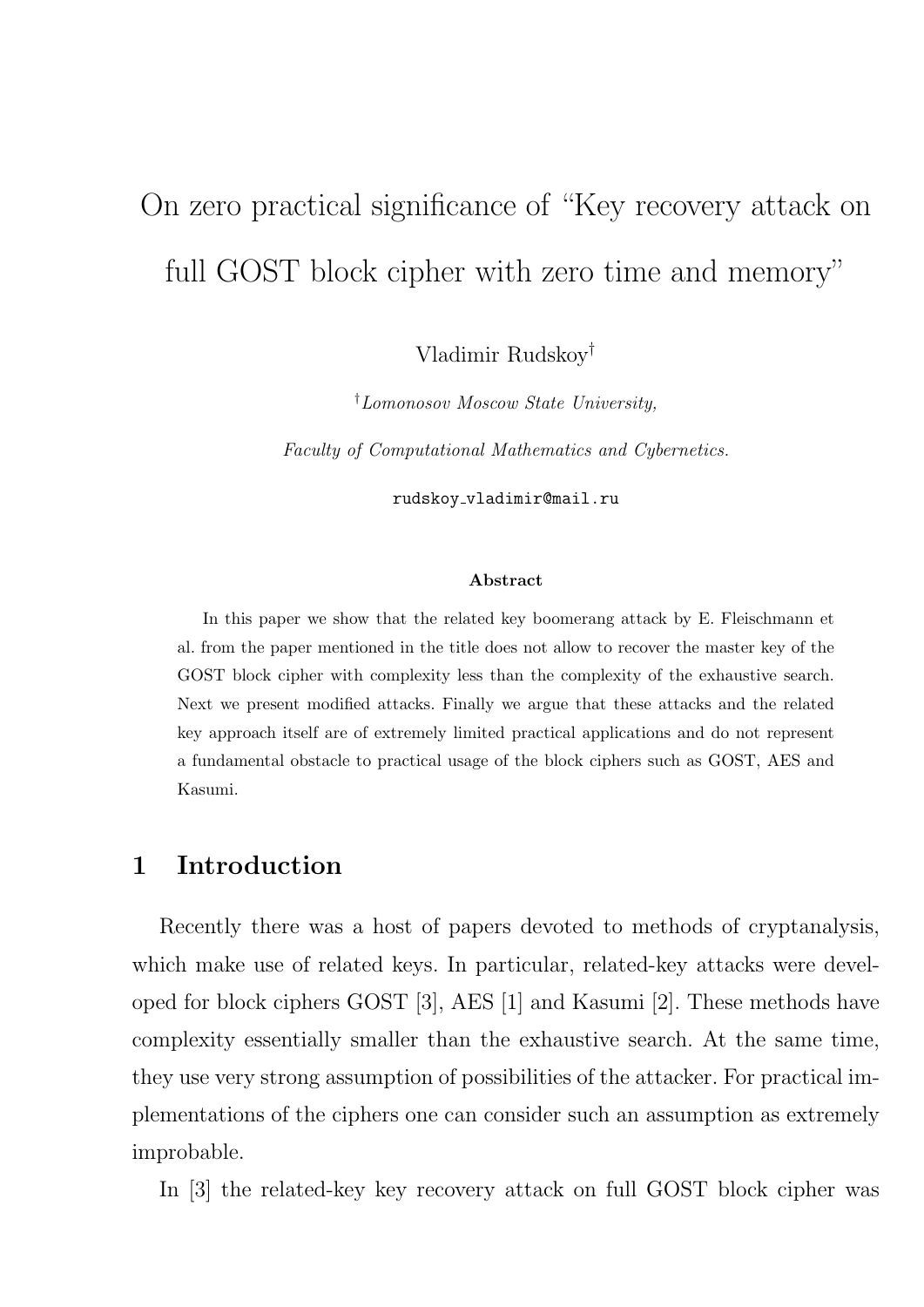presented. The authors claim their algorithm allows to recover 8 bits of a master key of the cipher, other bits are recovered by the exhaustive search.

In the present work we investigate in detail the attack from [3]. We show that this attack does not allow to recover the master key of the key of the GOST block cipher with complexity less than the complexity of the exhaustive search. More precisely, we prove it is equivalent to the exhaustive search. Moreover, in [3] the fixed set of S-boxes is considered, and the attack is applicable not to all sets of S-boxes. At the same time, we show how to change the algorithm from [3] in such a way that it will recover 31 bits of a master key regardless of a choice of S-boxes. Then the generalised algorithm will be presented, which allows to recover more bits of a key, and in certain cases fully recover master key, with complexity essentially smaller than the exhaustive search, provided that there are enough related keys.

# 2 Notations and the description of the GOST block cipher

In this paper the following notations are used. For a natural  $t$  a set of bit words of length t is denoted by  $V_t$ .  $\oplus$  denotes bitwise XOR of words. Bits are numbered 0 through  $t-1$  from right to left:  $X = (x_{t-1}, ..., x_0) \in V_t, x_i \in \{0, 1\},\$  $i = \overline{0, t - 1}$ . High order bits have greater numbers.

Let  $X[i \sim j]$  denote a word consisting of bits of X in positions from *i*-th to  $j$ -th.

Each word in  $V_{32}$  corresponds to a natural number

$$
X = (x_{31}, ..., x_0) \mapsto \sum_{i=0}^{31} x_i 2^i.
$$

 $\boxplus$  denotes addition modulo  $2^{32}$  of two words considered as natural numbers.

 $L: V_{32} \mapsto V_{32}$  denotes bit rotation of  $x \in V_{32}$  by 11 positions to the left.

$$
L(x) = L((x_{31},...,x_0)) = (x_{20}, x_{19},...,x_0, x_{31},...,x_{22}, x_{21}).
$$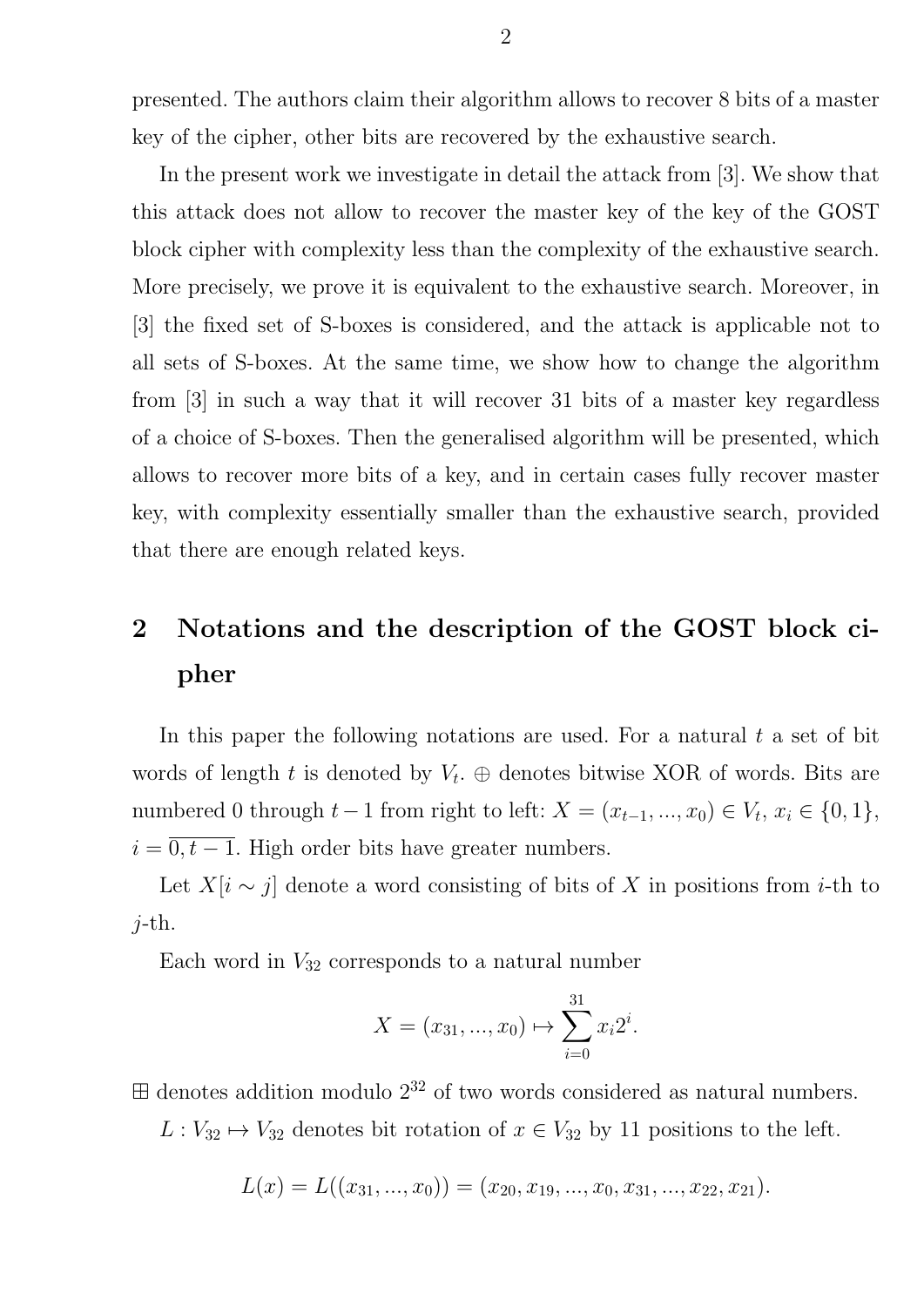Nonlinear transformation  $\Pi : V_{32} \mapsto V_{32}$  consists of 8 parallel 4-bit wide bijective S-boxes  $\Pi = (\pi_0, ..., \pi_7), \pi_k : V_4 \mapsto V_4, k = \overline{0, 7}.$  The first S-box  $(\pi_0)$  is applied to the most significant bits, the last S-box  $(\pi_7)$  is applied to the least significant bits:

$$
\Pi(x) = (\pi_0(x_{31}, x_{30}, x_{29}, x_{28}), ..., \pi_7(x_3, x_2, x_1, x_0))
$$

In GOST 28147-89 S-boxes are not specified and may be used as a long-term key.

GOST is a block 32-round Feistel cipher. It uses a 64-bit information block and a 256-bit master key. Plaintext block is divided into 32-bit left and right parts  $P_0 = L_0||R_0$ . The corresponding ciphertext  $P_{32} = L_{32}||R_{32}$ . Round function is computed according to

$$
\begin{cases}\nL_i = R_{i-1} \\
R_i = L_{i-1} \oplus L(\Pi(R_{i-1} \boxplus k_i))\n\end{cases}
$$

for  $i = \overline{1,31}$  and

$$
\begin{cases}\nR_{32} = R_{31} \\
L_{32} = L_{31} \oplus L(\Pi(R_{31} \boxplus k_{32})),\n\end{cases}
$$

where  $k_i$  denotes the *i*-th round subkey. Master key K is divided into 32-bit subkeys  $K = (K_1, ..., K_8)$ . The key schedule produces round keys as follows:

$$
\begin{cases} k_i = K_{(i-1) \mod 8+1}, & i \in \overline{1,24}; \\ k_i = K_{32-i+1}, & i \in \overline{25,32}. \end{cases}
$$

for encryption and

$$
\begin{cases} k_i = K_i, & i \in \overline{1,8}; \\ k_i = K_{(32-i) \mod 8+1}, & i \in \overline{9,32}. \end{cases}
$$

for decryption.

 $E(P_0, K)$  denotes an encryption of  $P_0$  under key  $K, E^{-1}(P_{32}, K)$  denotes a decryption.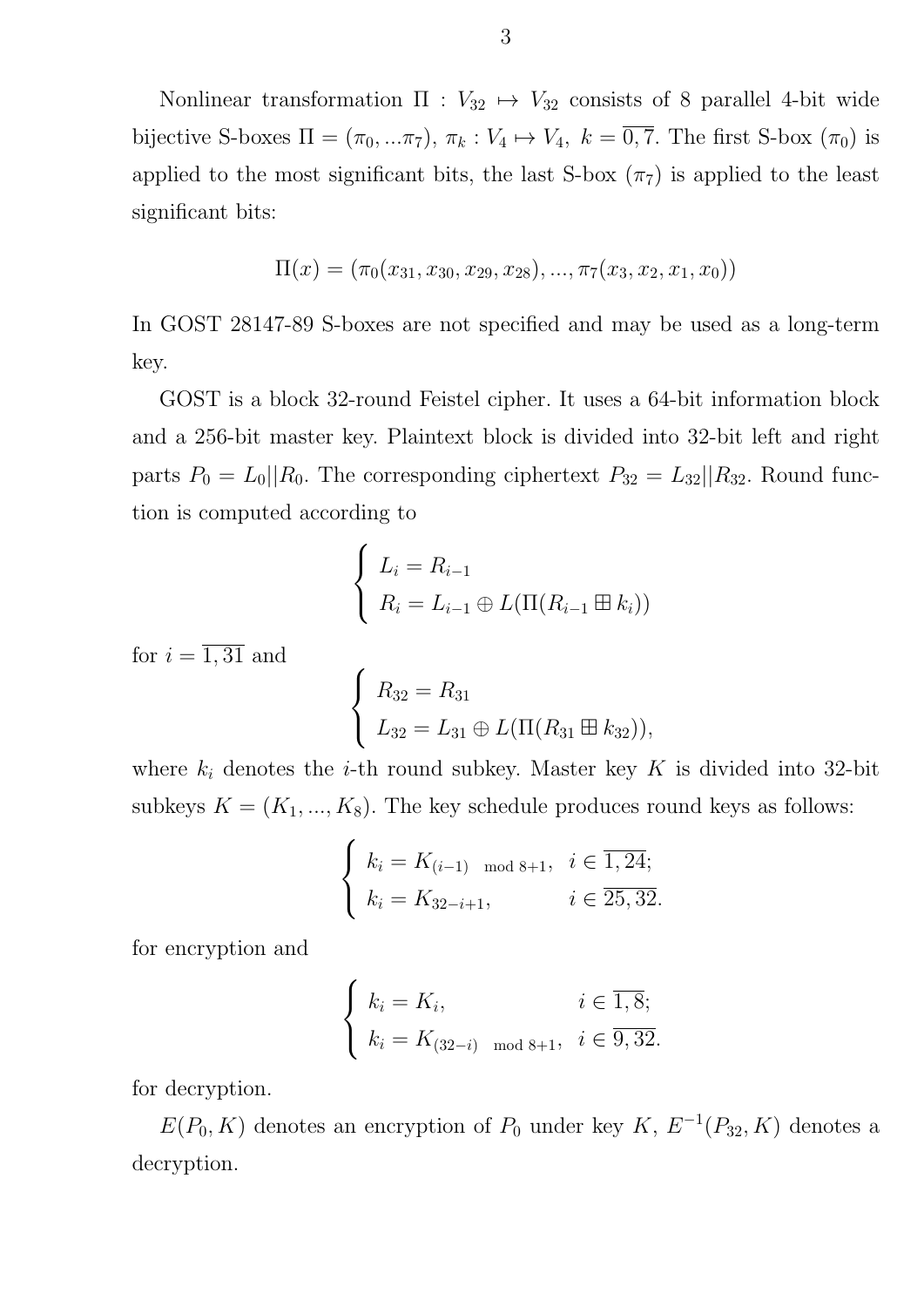### 3 The related-key boomerang attack

The boomerang attack was first published in [4]. The attack is an extension to differential cryptanalysis that uses adaptive chosen plaintexts and ciphertexts. To describe this attack we need some definitions.

Let  $F: V_n \to V_n$  denote some non-linear transformation of  $V_n$ .

**Definition 1**  $\alpha \to \beta$ ,  $\alpha, \beta \in V_n$  is called a differential for F if there exist an input pair  $(P, P')$  with difference  $\alpha$ :  $P \oplus P' = \alpha$ , such that  $\beta$  is the output difference, i.e.  $F(P) \oplus F(P') = \beta$ . The probability  $p_{\alpha,\beta}^F$  is related to a differential,  $p_{\alpha,\beta}^F=P\{F(x)\oplus F(x\oplus\alpha)=\beta\},\;assuming\;x\;\;being\; randomly\;and\;independently$ distributed over  $V_n$ .

**Definition 2** A pair  $(P, P' = P \oplus \alpha)$  is called a **correct** pair for the differential  $\alpha \to \beta$ , if it satisfies  $F(P) \oplus F(P') = \beta$  and is called a **wrong** pair otherwise.

We will also need the following proposition [4].

**Proposition 3** Let F be a bijective transformation, and let  $\alpha \rightarrow \beta$  be a differential for F with probability p. Then, for the inverse transformation  $F^{-1}$  the differential  $\beta \rightarrow \alpha$  also has probability p.

Consider a block cipher  $E(X, K) = Y$ , where  $X \in V_n$  is a plain text,  $Y \in V_n$ is a ciphertext,  $K \in V_k$  is a secret key. With fixed key, the encryption function is a bijective transformation over  $V_n$ , therefore statement 3 holds for it.

Suppose  $E$  may be represented as a composition of two subciphers  $E_0$  and  $E_1, E = E_0 \circ E_1.$ 

Let  $\alpha \to \beta$  be a differential for  $E_0$  with probability p and  $\gamma \to \delta$  be a differential for  $E_1$  with probability q. According to statment 3, the backward differentials  $\beta \to \alpha$  for  $E_0^{-1}$  $v_0^{-1}$  and  $\gamma \to \delta$  for  $E_1^{-1}$  have the same probabilities p and q respectively.

The boomerang attack consists of two steps: the distinguisher step and the key recovery step. During the distinguisher step, an attacker tries to find correct plain text pairs for the differentials  $E_0$  and  $E_1$ . These correct pairs are used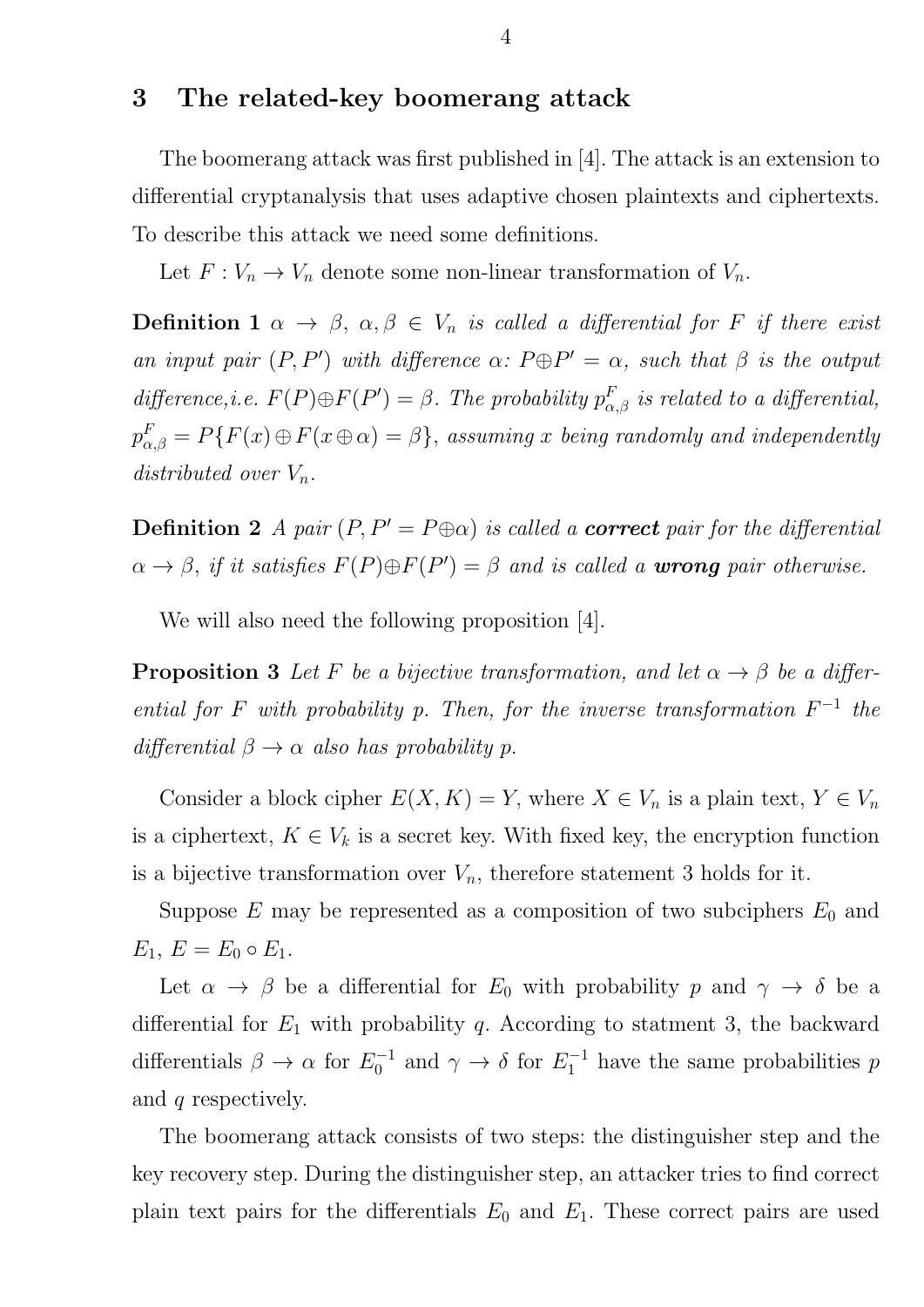

Figure 1: The boomerang attack

afterwards in key recovery step, where one tries to exploit known relations between input and output differences and values of found correct pairs in order to recover some key bits.

The boomerang distinguisher step works as follows (see fig. 1).

- Choose  $P_0^a$  $P_0^a$  and  $P_0^b = P_0^a \oplus \alpha$ .
- Encrypt the texts:  $P_n^a = E(P_0^a)$  $P_0^a$ , K) and  $P_n^b = E(P_0^b)$  $_{0}^{bb}, K$ ).
- Compute the new ciphertexts  $P_n^c = P_n^a \oplus \delta$ ,  $P_n^d = P_n^b \oplus \delta$ .
- Decrypt the new ciphertexts  $P_0^c = E^{-1}(P_n^c)$  $P_n^c$ , K),  $P_0^d = E^{-1}(P_n^d)$  $_{n}^{od}, K$ ).
- If  $P_0^c \oplus P_0^d = \alpha$  store the quartet  $(P_0^d)$  $P_0^a, P_0^b, P_0^c, P_0^d$  in set  $\Theta$ . We will call these "boomerang quartets".

Here and in the rest of the paper in notation  $P_i^i$  $j_j^i$  the lower index denotes an intermediate output after *j*-th round, 0 denotes plaintext and *n* denotes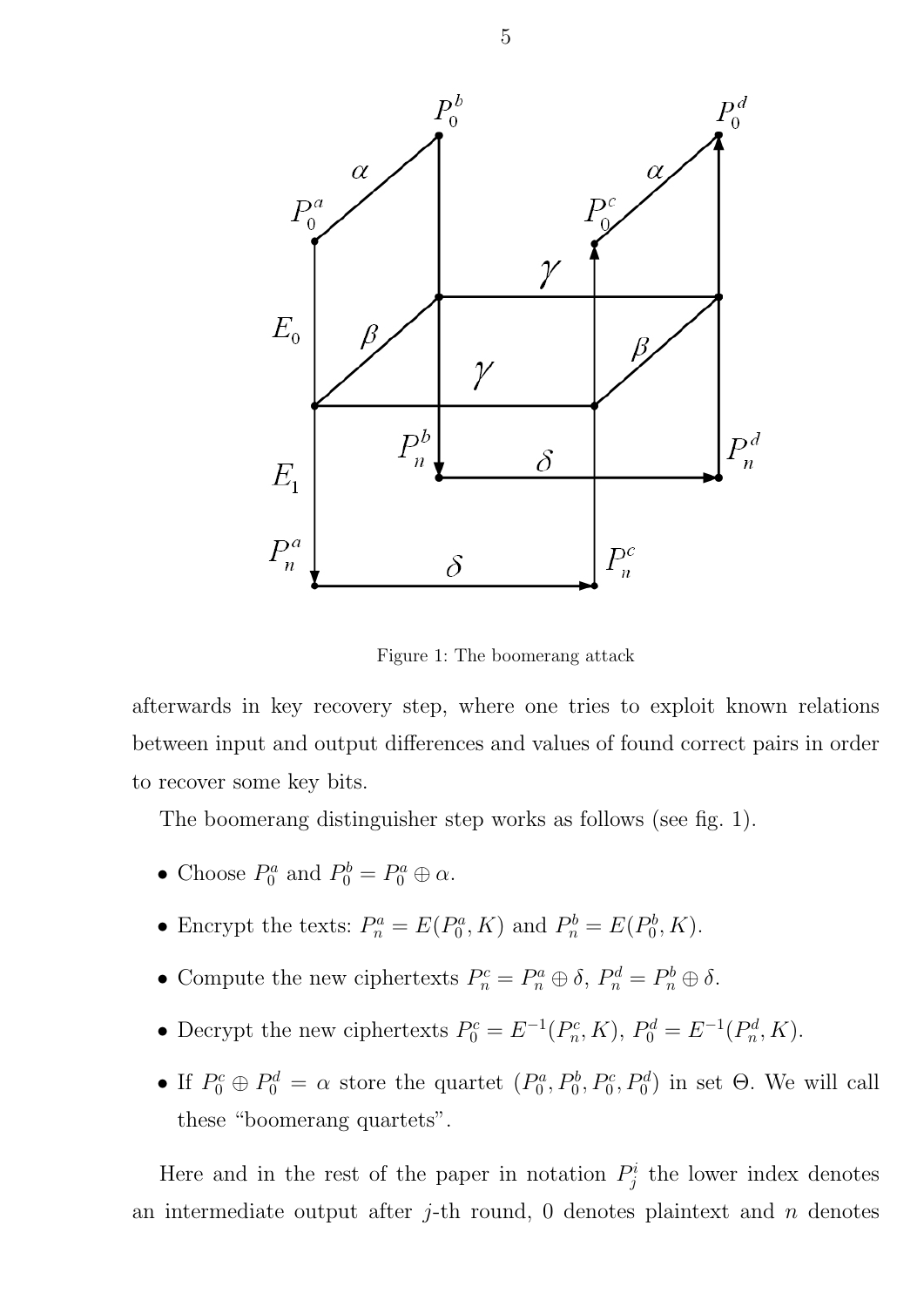ciphertext.

The boomerang key recovery step works as follows. For each found boomerang quartet we suppose that

- $\bullet$   $(P_0^a)$  $P_0^a, P_0^b$  is a correct pair for the differential  $\alpha \to \beta$ ,
- $\bullet$   $(P_0^c)$  $p_0^c, P_0^d$ ) is a correct pair for the differential  $\alpha \to \beta$ ,
- $\bullet$   $(P_n^a)$  $p_n^a, P_n^c$ ) is a correct pair for the differential  $\delta \to \gamma$ ,
- $\bullet\ (P_n^b$  $(n_n^b, P_n^d)$  is a correct pair for the differential  $\delta \to \gamma$ ,

and then exploit these assumptions to recover some bits of the master key.

Note that one (or more) pair may not be correct but the quartet still satisfies the condition  $P_0^c \oplus P_0^d = \alpha$ . We will call this a false boomerang quartet. Note also that the probability of finding a correct quartet is  $(pq)^2$  and the probability  $P_{false}$  of finding a false quartet can be estimated considering the encryption algorithm as a random substitution. With well-chosen differentials for  $E_0$  and  $E_1$  one can obtain the probability of finding a correct quartet being much greater than of finding a false one.

In the related-key boomerang attack we suppose that the attacker can encrypt and decrypt each  $P_i^i$  $j^i, i \in \{a, b, c, d\}$  under the corresponding key  $K^i$ , where all the keys  $K^i$  are unknown to the attacker and related with fixed differences, i.e.  $K^i \oplus K^j = \Delta K^{i,j}$  where the differences  $\Delta K^{i,j}$  are set by the attacker (or are known).

Formally, in order to mount a boomerang attack under such assumptions we have to consider the bijective transformation  $F^*$ :  $V_n \times V_k \mapsto V_n \times V_k$ , defined as  $F^*(X, K) = (E(X, K), K)$ . Here and further, saying "related-key differential  $\alpha \to \beta$  under related keys  $K_1$  and  $K_2 = K_1 \oplus \Delta K$ " we mean the differential  $(\alpha, \Delta K) \to (\beta, \Delta K)$  for  $F^*$ . Fig. 2 represents the related-key boomerang attack.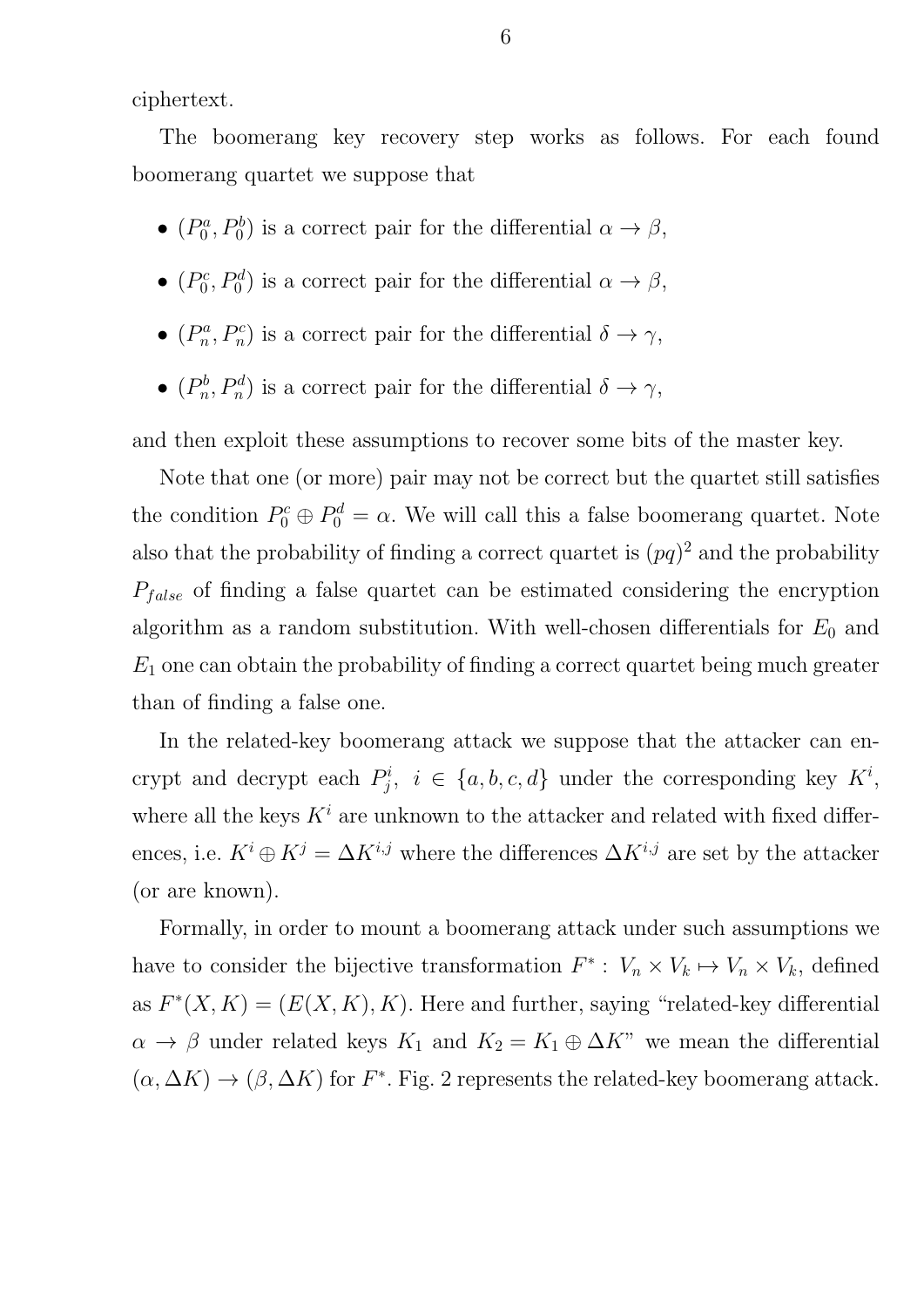

Figure 2: The related-key boomerang attack

# 4 Known results on related-key boomerang attack on the GOST block cipher.

A related-key boomerang attack on the full GOST block cipher was presented in [3]. Here we describe this attack.

GOST block cipher is treated as a composition of two subciphers  $E_0$  and  $E_1, E = E_0 \circ E_1$ , where  $E_0$  represents the first 24 rounds and  $E_1$  — the last 8 rounds.

Consider four related keys  $K^i \in V_{256}, K^i = (k_1^i)$  $i_1^i, \ldots, k_8^i$ ,  $k_j^i \in V_{32}, i \in$  $\{a, b, c, d\},\, j\in\overline{1,8},$  such that

$$
\Delta K^* = K^a \oplus K^b = K^c \oplus K^d = (e_{31}, 0, e_{31}, 0, e_{31}, 0, e_{31}, 0),
$$
  

$$
\Delta K' = K^a \oplus K^c = K^b \oplus K^d = (e_{31}, 0, 0, 0, 0, 0, 0).
$$

Here  $e_i \in V_{32}$  denotes a word with all bits excepting *i*-th are zeroes.

Consider a related-key differential  $\alpha \to \beta = (0, e_{31}) \to (0, e_{31})$  for  $E_0$  and a related-key differential  $\gamma \to \delta = (0,0) \to (e_7,0)$  for  $E_1$ . Now we can mount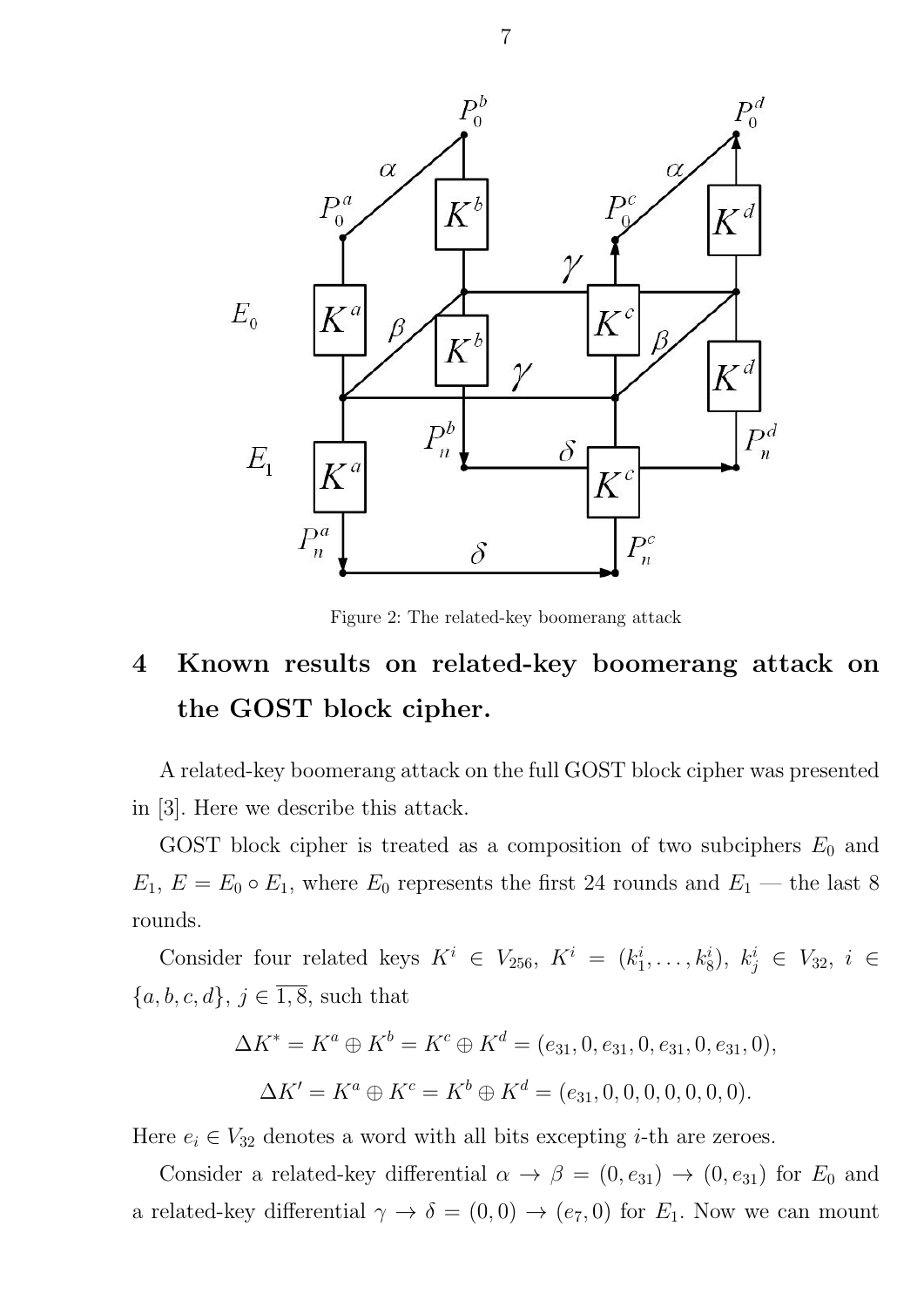the related-key boomerang distinguisher for GOST according to the description given above:

- Choose a plaintext pair  $P_0^a$  $P_0^a$  and  $P_0^b = P_0^a \oplus \alpha$ .
- Encrypt  $P_0^a$  $P_0^a$  and  $P_0^b$  under related keys  $K^a$  and  $K^b$  respectively and obtain ciphertexts  $P_{32}^a = E(P_0^a)$  $P_0^a, K^a$  and  $P_{32}^b = E(P_0^b)$  $b^b_0, K^b)$ .
- Compute new ciphertexts  $P_{32}^c = P_{32}^a \oplus \delta$ ,  $P_{32}^d = P_{32}^b \oplus \delta$
- Decrypt  $P_{32}^c$  and  $P_{32}^d$  under respective related keys  $K^c$  and  $K^d$ .
- Obtain plaintexts  $P_0^c = E^{-1}(P_{32}^c, K^c), P_0^d = E^{-1}(P_{32}^d, K^d)$ .
- Check if  $P_0^c \oplus P_0^d = \alpha$ . If true,  $(P_0^a)$  $P_0^a, P_0^b, P_0^c, P_0^d$  is said to form a related-key boomerang quartet.

For each related-key boomerang quartet one can make an assumption:

### Assumption 4

- $\bullet$   $(P_0^a)$  $P_0^a, P_0^b$ ) is a correct pair for the related-key differential  $\alpha \to \beta$  of  $E_0$ .
- $\bullet$   $(P_0^c)$  $\partial_0^c, P_0^d$ ) is a correct pair for the related-key differential  $\alpha \to \beta$  of  $E_0$ .
- $(P_{32}^a, P_{32}^c)$  is a correct pair for the related-key differential  $\delta \rightarrow \gamma$  of  $E_1^{-1}$ 1
- $(P_{32}^b, P_{32}^d)$  is a correct pair for the related-key differential  $\delta \to \gamma$  of  $E_1^{-1}$ 1

Just as for the boomerang attack, we can find a false related-key boomerang quartet, which passes the distinguisher filtering condition, but the assumptions above are false.

Note that the paper [3] considers only one set of S-boxes, a so-called "set of Central Bank of Russian Federation", which is equal to the set of Sboxes from the test case for Russian standard for cryptographic hash function (GOST R 34.11-94). For other sets of S-boxes this attack cannot be applied directly (in some cases). Later we will show that the attack may be applied to any set with a modification depending on S-boxes.

Now we present an algorithm from [3].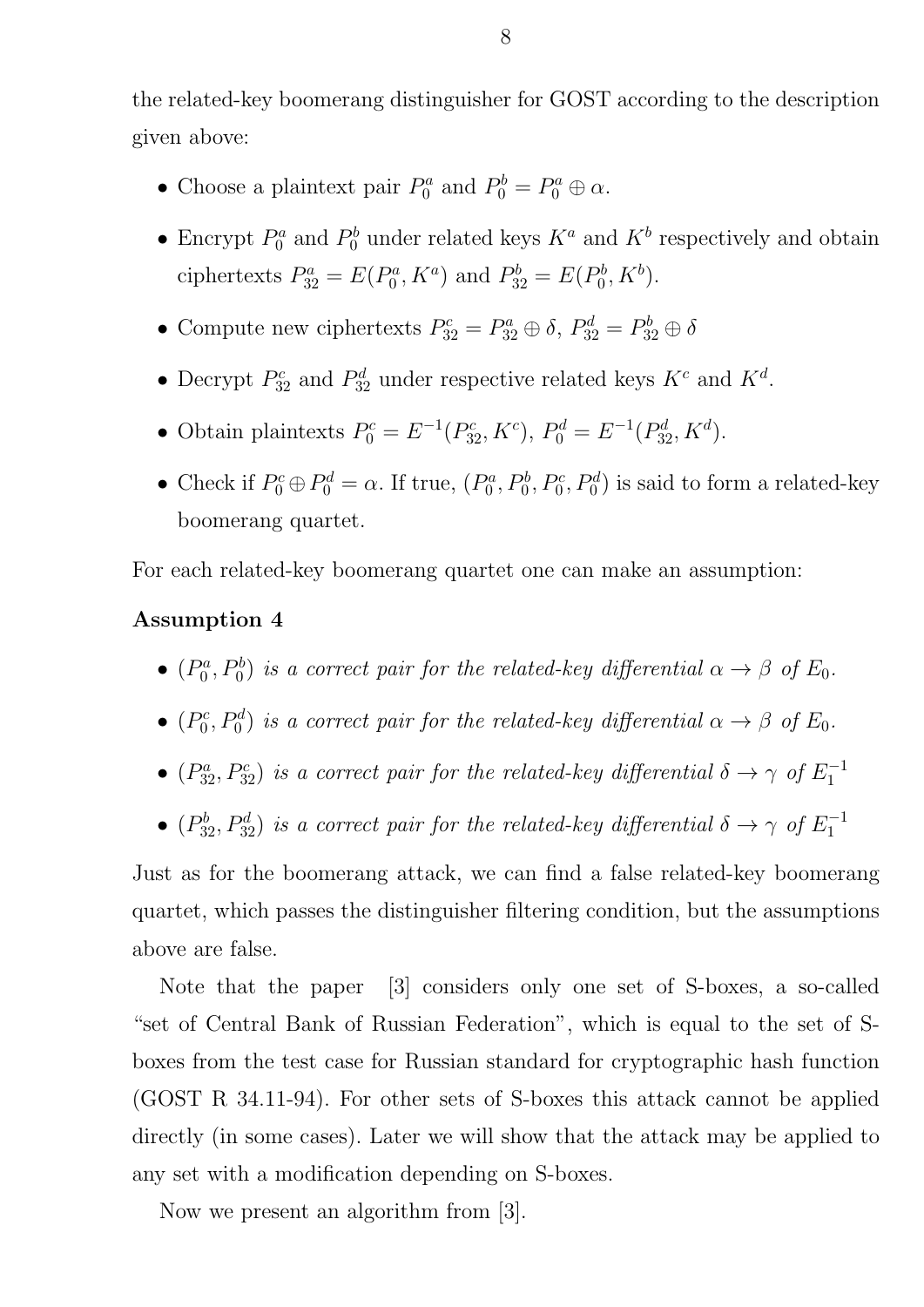#### Algorithm 1

- 1. Choose  $2^{5.5}$  plaintext pairs  $P_0^a$   $P_0^b = P_0^a \oplus (0, e_{31})$ .
- 2. With a chosen plaintext attack scenario, encrypt the plaintexts under related keys and obtain the ciphertexts  $P_{32}^a = E(P_0^a)$  $P_0^a, K^a$ ,  $P_{32}^b = E(P_0^b)$  $b_0^b, K^b$ ).
- 3. Compute the new ciphertexts  $P_{32}^c = P_{32}^a \oplus (e_7, 0), P_{32}^d = P_{32}^b \oplus (e_7, 0)$
- 4. With a chosen ciphertext attack scenario, decrypt the new ciphertext under respective related keys  $P_0^c = E^{-1}(P_{32}^c, K^c)$ ,  $P_0^d = E^{-1}(P_{32}^d, K^d)$
- 5. If  $P_0^c \oplus P_0^d = (0, e_{31})$ . then store  $(P_0^a)$  $P_0^a, P_0^b, P_0^c, P_0^d$  in  $\Theta$ .
- 6. Guess subkey  $k_1^a$  at the bit positions 12 to 19. Set the corresponding related subkeys  $k_1^c = k_1^a \oplus e_{31}$ ,  $k_1^b = k_1^a$  $a_1^a, k_1^d = k_1^b \oplus e_{31}$ . Initialize a counter for each bit combination with zero.
	- (a) For each quartet in  $\Theta$  partially decrypt  $\overline{P}_{31}^a$ ,  $\overline{P}_{31}^b$ ,  $\overline{P}_{31}^c$ ,  $\overline{P}_{31}^d$ .
	- (b) Check if  $\overline{P}_{31}^a \oplus \overline{P}_{31}^c = (0,0)$  and  $\overline{P}_{31}^b \oplus \overline{P}_{31}^d = (0,0)$ .
	- (c) If true increase the counter for the used key bits by 1.
- 7. Record the round keys  $k_1^a$  $\mathbf{a}_1^a, \mathbf{k}_1^b, \mathbf{k}_1^c, \mathbf{k}_1^d$  with the largest counter value.
- 8. For a suggested  $k_1^a$  do the exhaustive search for the remaining  $256-8=248$ . If the true 256-bit master key is suggested, output the master key. Otherwise restart the exhaustive search with another  $k_1^a$  $\frac{a}{1}$ .

### 5 Analysis of the Attack

First of all we have to determine the probabilities  $p$  and  $q$  of the related key differentials. Now we will show that the probability of the differential  $\alpha \to \beta =$  $(0, e_{31}) \rightarrow (0, e_{31})$  for  $E_0$  is 1.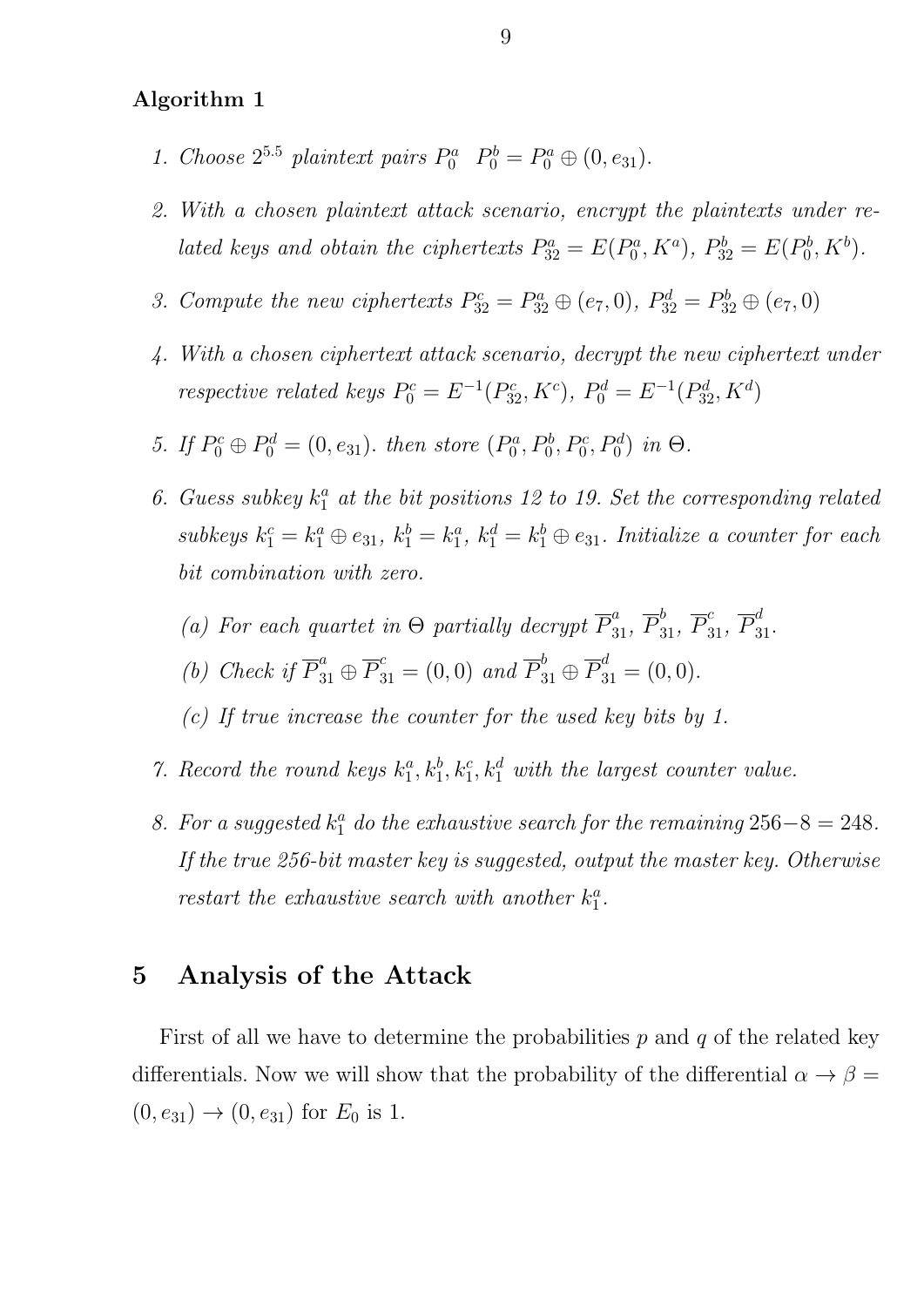Indeed, consider the first two rounds of GOST when encrypting a pair  $P_0^a$  =  $(L_0^a$  $_0^a$ ,  $R_0^a$ ) and  $P_0^b = (L_0^b)$  $_0^b, R_0^b, P_0^a \oplus P_0^b = (0, e_{31})$  under related keys:

$$
\begin{cases}\n\Delta L_1 = \Delta R_0 = e_{31} \\
\Delta R_1 = \text{L}\Pi(R_0^a \boxplus k_1^a) \oplus \text{L}\Pi((R_0^a \oplus e_{31}) \boxplus (k_1^a \oplus e_{31})) = 0\n\end{cases}
$$
\n
$$
\begin{cases}\n\Delta L_2 = \Delta R_1 = 0 \\
\Delta R_2 = \Delta L_1 \oplus \text{L}\Pi(R_1^a \boxplus k_2^a) \oplus \text{L}\Pi(R_1^a \boxplus k_2^a) = e_{31}\n\end{cases}
$$



Figure 3: Related-key differential for  $E_0$ 

Fig. 3 explains the related-key differential for  $E_0$ . Here rectangles represent corresponding data blocks step-by-step. Filled regions mark bit positions with non-zero differences.

Thus, the probability of the related-key differential  $(0, e_{31}) \rightarrow (0, e_{31})$  for two rounds of GOST is 1. Obviously, the probability of this differential remains the same for 8 rounds and consequently for 24 rounds.

Now we move on to related-key differential  $(e_7, 0) \rightarrow (0, 0)$  for  $E_1^{-1}$  $_{1}^{\prime -1}$ . In [3] it is stated that the probability of this differential is  $2^{-2}$  which is not true to the fact.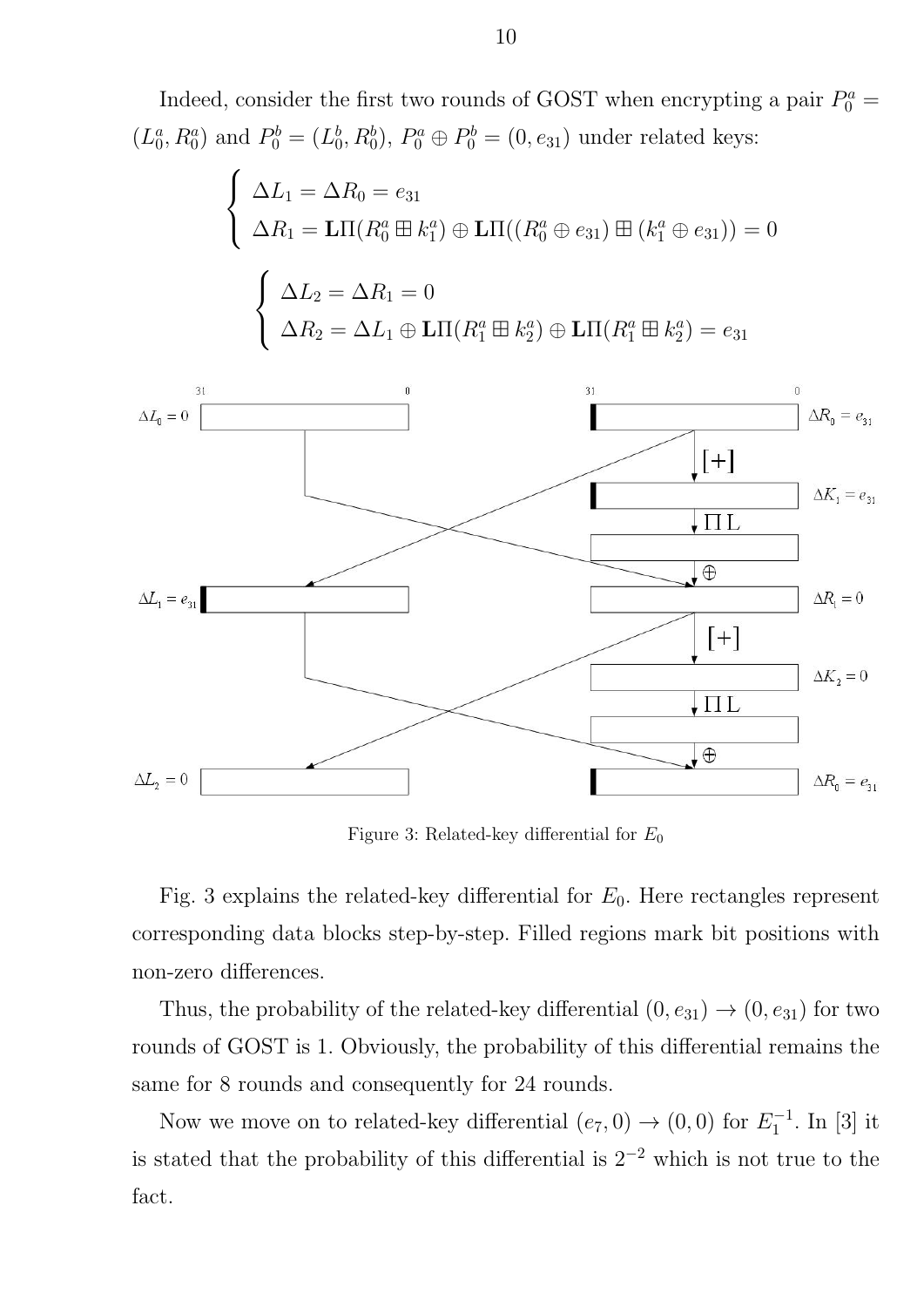In [3] the mentioned differential is supposed to take place in the first round of  $E_1^{-1}$  passing the zero output difference through the remaining 7 rounds. With a correct input pair we have

$$
L_{32}^a \oplus \mathbf{L}\Pi(R_{32}^a \boxplus k_1^a) = L_{32}^c \oplus \mathbf{L}\Pi(R_{32}^c \boxplus k_1^c).
$$

Taking into account that  $L_{32}^c = L_{32}^a \oplus e_7$ ,  $R_{32}^a = R_{32}^c$ ,  $k_1^c = k_1^a \oplus e_{31}$  this is equivalent to

> $\mathbf{L}\Pi(R_{32}^a \boxplus k_1^a$  $L_{1}^{a}$ )  $\oplus$  LII( $R_{32}^{a}$   $\boxplus$   $(k_{1}^{a} \oplus e_{31})$ ) =  $L_{32}^{a} \oplus L_{32}^{a} = e_{7}$ ,

or, just the same

$$
\Pi(R_{32}^a \boxplus k_1^a) \oplus \Pi((R_{32}^a \boxplus k_1^a) \oplus e_{31}) = e_{28}.
$$

Let  $\pi : V_4 \to V_4$  denotes the S-box on high order bits,  $\overline{X}$  denotes high order 4-bit subword of  $X$ , Using this notation the last equation is equivalent to  $\pi(\overline{R^a_{32} \boxplus k^a_1})$  $\overline{\binom{a}{1}} \oplus \pi ((\overline{R^a_{32}\boxplus k^a_1})$  $\binom{a}{1} \oplus e_3$  =  $e_0$ , so, in other words, the differential  $e_3 \rightarrow e_0$  for  $\pi$  is considered. Hence the probability of the related-key differential  $(e_7, 0) \to (0, 0)$  for  $E_1^{-1}$  $i_1^{-1}$  equals the probability of the differential  $e_3 \rightarrow e_0$  for the S-box  $\pi$ .



Figure 4: Related-key differential for  $E_1^{-1}$ 

Fig. 4 explains the related-key differential for  $E_1^{-1}$  $i_1^{-1}$ . As before, rectangles represent corresponding data blocks step-by-step. Regions filled black mark bit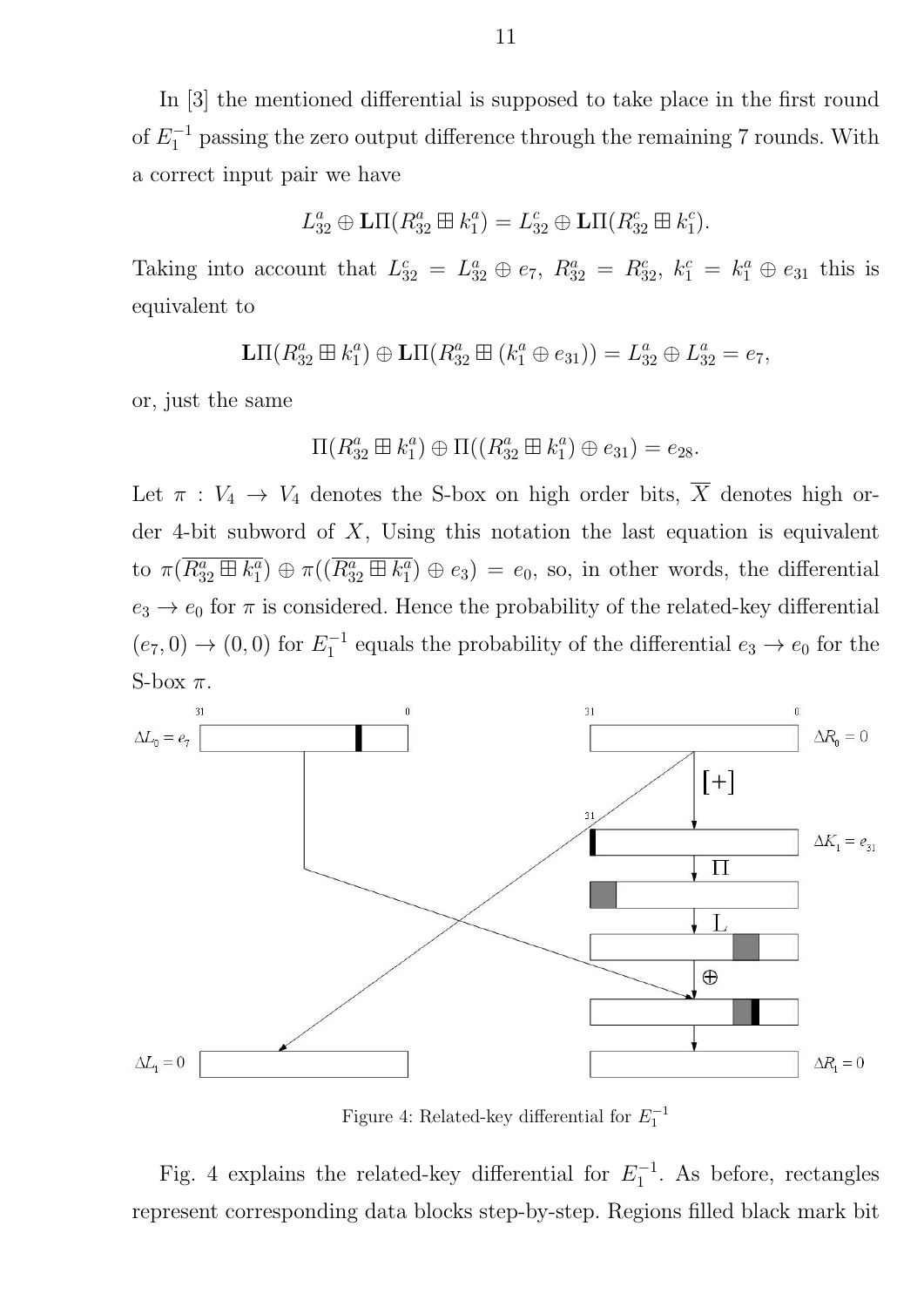positions with non-zero differences, and regions filled grey mark bit positions with *possibly* non-zero differences.

First we note that, in contradiction to [3], the probability of the differential for the S-box is not  $2^{-2}$  but  $2^{-3}$ .

Secondly, the attack described above depends on S-boxes. In cases when different S-box set is used, the probability may vary. Moreover, it can be equal to zero or one, and in this case the attack is not applicable.

In the former case there aren't any true boomerang quartets. For some Sboxes this problem can be solved. In order to do this, we have to explore the probabilities of differentials of a sort  $e_3 \to \omega$  and choose one with non-zero (and not equal to one) probability among them. After that we should consider the related-key differential  $(\mathbf{L}[\omega, 0, ..., 0], 0) \rightarrow (0, 0)$  for  $E_1^{-1}$  $\frac{1}{1}$ .

The latter case is the worst one: the input difference  $e_3$  always produces the same output difference and hence all key bit combinations will pass the filtering conditions. Therefore the attack will be equivalent to exhaustive key search. However such S-boxes have bad cryptographic properties, making the whole cipher vulnerable to differential and linear attacks and hence such S-boxes are unlikely to be used in practice.

In the rest of the paper we consider the same S-box set as in [3] for simplicity sake. For other S-box sets the attack can be easily adjusted (if possible), using the previous discussion, and will have the same complexity.

So, the probability of finding a boomerang quartet is  $(pq)^2 = (1 \cdot 2^{-3})^2 = 2^{-6}$ , the probability of finding a false quartet is supposed to be severely less.

Now we move to the analysis of the algorithm.

If the term "partial description" (the step  $6(a)$ ) means computing several bits (where possible), then the step 7 does not reject any false bit combination.

Now we compute value of  $P_{31}^i$  in bit positions where it is possible , i.e. where we possess all the necessary information. Obviously,  $L_{31}^i = R_{32}^i$ . Next, we are able to compute  $(k_1^i \boxplus R_{32}^i)[12 \sim 19]$ , discarding possibly non-zero incoming carry bit, and consequently compute  $R_{31}^i[23 \sim 30]$ . It is easy to check that  $k_1^i$  $\frac{i}{1}$ [12 ∼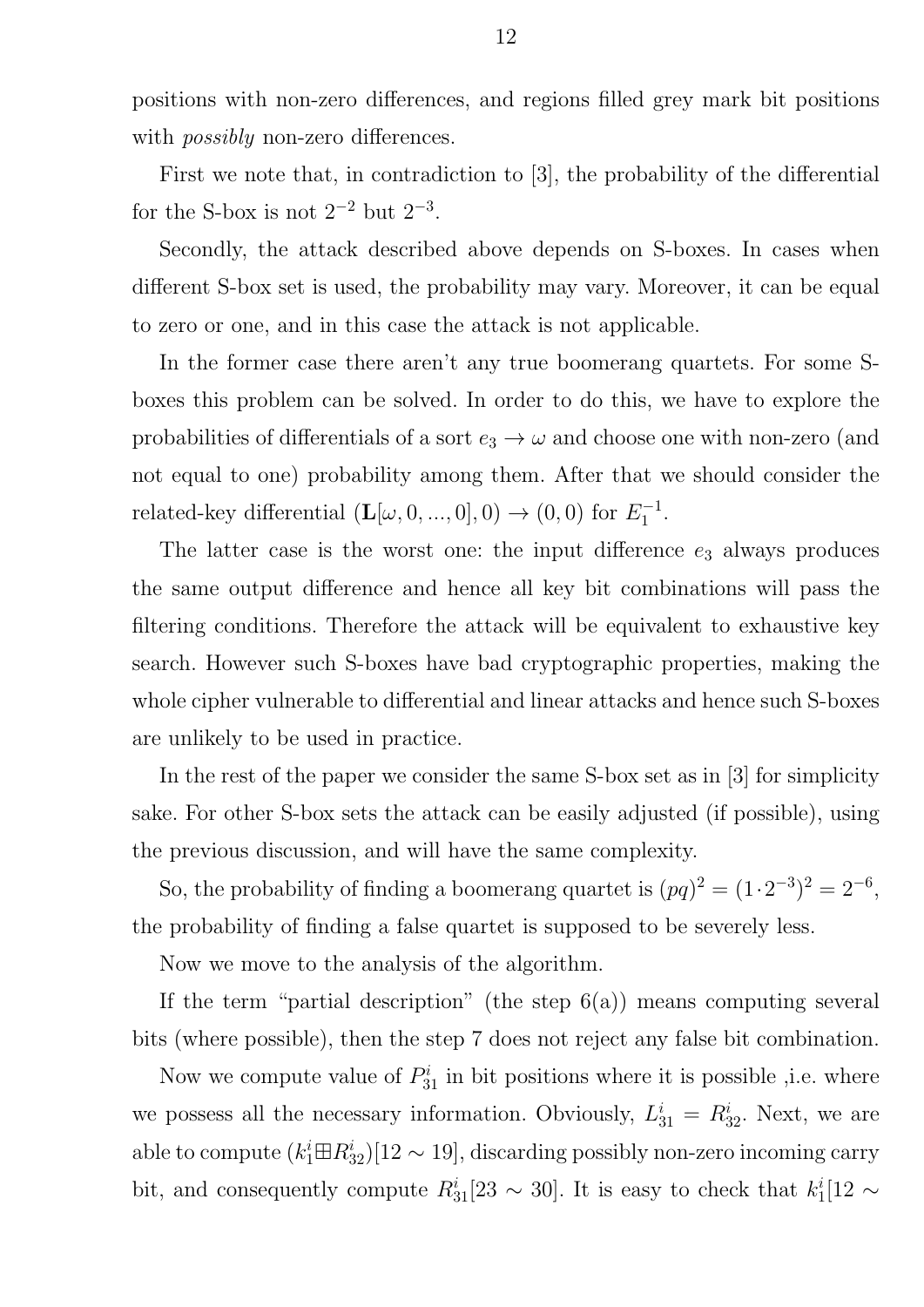$|19| = k_1^j$  $j_1^j[12 \sim 19]$  and  $R_{32}^i[12 \sim 19] = R_{32}^j[12 \sim 19]$  for all  $i, j \in \{a, b, c, d\}$ . Hence, the condition of the step 6(b) holds for all guessed bit combinations. So in step 7 we choose all bit combinations and in step 8 we find the master key by full 256 bit exhaustive search. Fig. 5 explains the discussion above. As



Figure 5: Partial decryption

before, regions filled black mark bit positions with non-zero differences and regions filled grey mark bit positions with *possibly* non-zero differences. Dash patterned regions mark bits which values we are able to compute by partial encryption.

# 6 Subkey recovery related-key boomerang attack on the GOST block cipher

In the previous section we have shown that the "attack" presented by [3] in fact is equivalent to the exhaustive search. Still, with proper modifications the introduced related-key differentials are worth being concerned. In this section we introduce a related-key boomerang attack on GOST, which exploits these related-key differentials and recovers up to 31 bits of a master key.

Let  $k_1^i$  denote a true subkey and  $k_1^i$  denote a false subkey. Consider false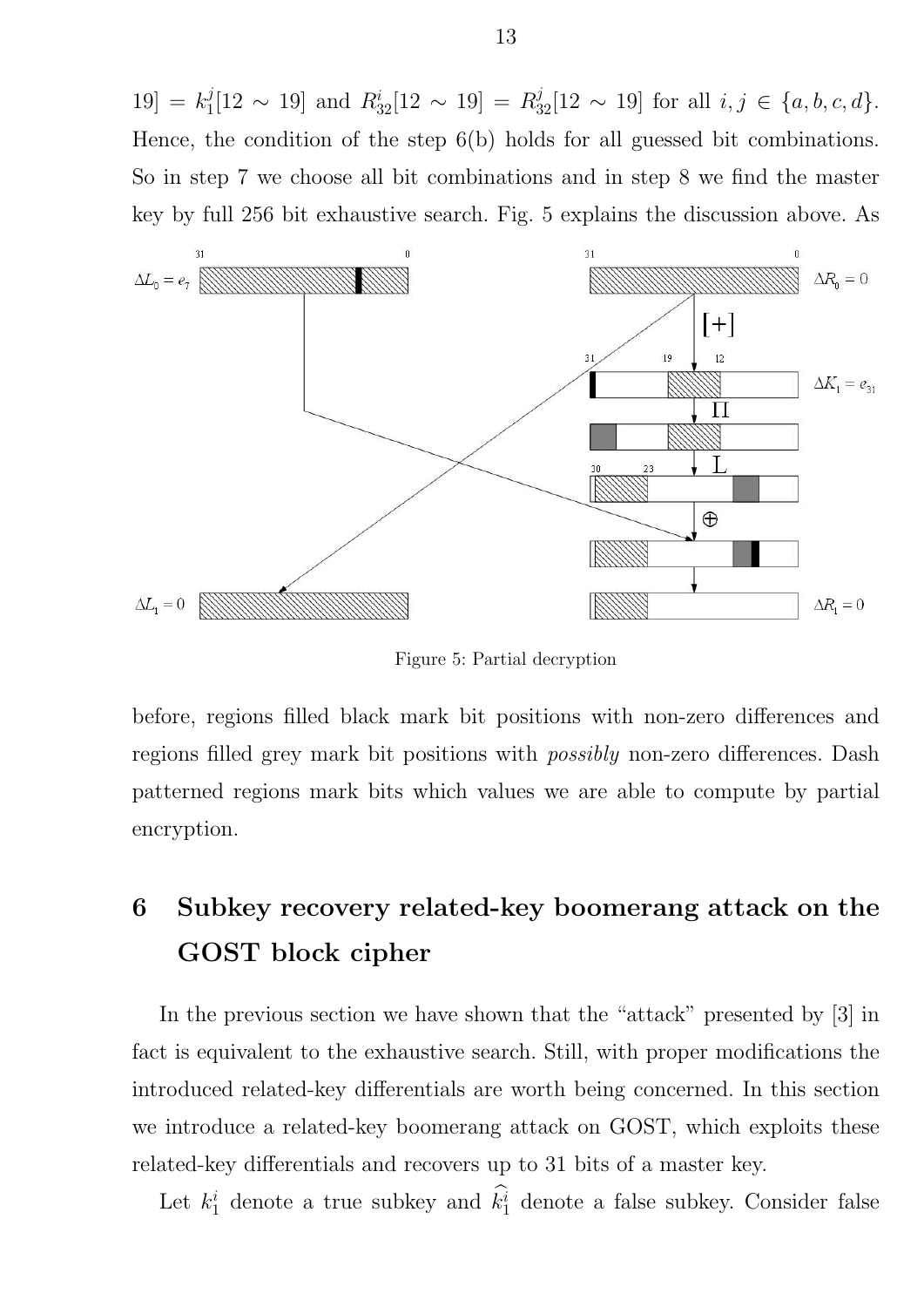subkey filtering conditions:  $P_{31}^a \oplus P_3^c$  $P_{31}^c \stackrel{?}{=} (0,0)$  and  $P_{31}^b \oplus P_{31}^d$  $b_{31}^d \stackrel{?}{=} (0,0)$ . Obviously, both equations hold for the true subkey (simply by a boomerang quartet construction). A non-zero difference can appear only if two inputs of the high order S-box form a **wrong** pair for the differential  $e_3 \rightarrow e_0$ , i.e.

$$
\pi((P_{32}^a \boxplus k_1^a)[28 \sim 31]) \oplus \pi((P_{32}^a \boxplus k_1^a)[28 \sim 31] \oplus e_3) = e_0,\tag{1}
$$

but

$$
\pi((P_{32}^a \boxplus \hat{k}_1^a)[28 \sim 31]) \oplus \pi((P_{32}^a \boxplus \hat{k}_1^a)[28 \sim 31] \oplus e_3) \neq e_0.
$$
 (2)

In other words, the last condition means that the high order 4-bit subword of the sum of the ciphertext and the true key differs from that of the sum of the ciphertext and the false key. It is possible if 4 high order bits of the true and false keys differ and also when the carry bits upcoming to the 28-th position of the sum differ for the true and false keys. Hence, the partial encryption must be performed on high order bits.

Note, that the keys k and  $k \oplus e_{31}$  cannot be distinguished by this condition.

The next algorithm, which is actually a modification of algorithm 1, recovers 3 bits of  $k_1^a$  $\frac{a}{1}$ .

### Algorithm 2

- 1. Choose  $2^{10}$  plaintext pairs  $P_0^a$  and  $P_0^b = P_0^a \oplus (0, e_{31})$ .
- 2. Encrypt under related keys and obtain the ciphertexts  $P_{32}^a = E(P_0^a)$  $b_0^a, K^a),$  $P_{32}^b = E(P_0^b)$  $b^b_0, K^b)$ .
- 3. Compute the new ciphertexts  $P_{32}^c = P_{32}^a \oplus (e_7, 0), P_{32}^d = P_{32}^b \oplus (e_7, 0)$
- 4. Decrypt under related keys  $P_0^c = E^{-1}(P_{32}^c, K^c), P_0^d = E^{-1}(P_{32}^d, K^d)$
- 5. If  $P_0^c \oplus P_0^d = (0, e_{31})$  store the quartet  $(P_0^d)$  $P_0^a, P_0^b, P_0^c, P_0^d$  in  $\Theta$ .
- 6. Guess subkey  $k_1^a$  at positions 28 to 31. For each guessed bit combination initialize a counter with zero. Compute related subkeys  $k_1^c = k_1^a \oplus e_{31}$ ,  $k_1^b =$  $k_1^a$  $a_1^a, k_1^d = k_1^b \oplus e_{31}$  at the same positions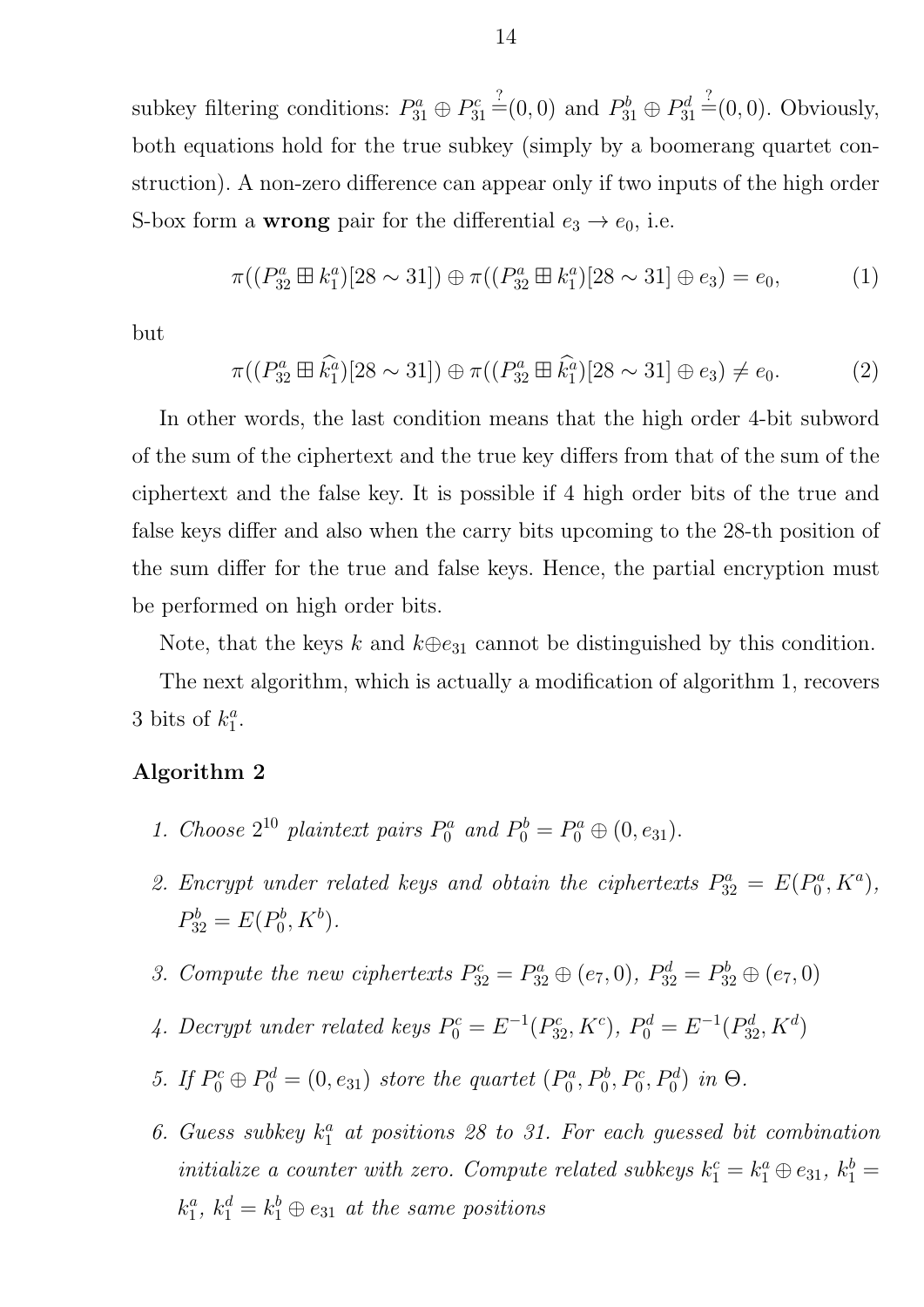- (a) For each quartet in  $\Theta$  compute  $\overline{P}_{31}^a$ ,  $\overline{P}_{31}^b$ ,  $\overline{P}_{31}^c$ ,  $\overline{P}_{31}^d$  at corresponding bit positions
- (b) Check if  $\overline{P}_{31}^a \oplus \overline{P}_3^c$  $\overline{c}_{31}^c \stackrel{?}{=} (0,0)$  and  $\overline{P}_{31}^b \oplus \overline{P}_{31}^d$  $a_{31}^d \stackrel{?}{=} (0,0).$
- (c) If true, increase the counter by 1.
- 7. Record bit combinations  $k_1^a$  with the highest counter.

**Remark 5** For each recorded  $k_1^a$  $n_1^a$  recover the remaining  $256 - 4 = 252$  bits by the exhaustive search or using any other attack. If the right key is found then stop. Otherwise choose another  $k_1^a$  and repeat the exhaustive search or attack.

**Remark 6** The algorithm discards all but two bit combinations, since the subkeys k and  $k\oplus e_{31}$  are indistinguishable by conditions (1) and (2).

**Remark 7** The number of plaintext pairs to be chosen  $(2^{10})$  is dictated by the tendency to provide the high rate of success. See section 8 for details.

The attack can be improved to recover 31 bits of  $k_1^a$  $i<sub>1</sub><sup>a</sup>$ . Indeed, suppose that for some  $m \leq 27$  we have  $k_1^i$  $i_1^i[m+1 \sim 31] = \hat{k}_1^i$  $i_1^i[m+1 \sim 31]$  and  $k_1^i$  $\hat{h}_1^i[m]\neq \hat{h}_1^i$  $\frac{i}{1}[m].$ If there exists such a related-key boomerang quartet that the plaintext  $P_{32}^a =$  $(L_{32}^a, R_{32,m}^a)$  with an arbitrary  $L_{32}^a$  and

$$
R_{32,m}^a[j] = \begin{cases} \{0,1\}_R, & j = 28,31; \\ k_1^a[j] \oplus 1, & j = m+1,27; \\ 1, & j = m; \\ 0, & j = \overline{0,m-1}; \end{cases}
$$

then 4 high order bits of the sum of  $k_1^a$  $\hat{k}_1^a$  and  $\hat{k}_1^a$  with this plaintext are different. Here  $\{0,1\}_R$  denotes a random element of  $\{0,1\}$ , so there are  $2^4$  possible different values of  $R_{32,m}^a$ .

It follows from the previous statement that we have to, informally speaking, "throw a boomerang" backwards, starting not with chosen plaintexts, but with chosen ciphertexts (see fig. 6).

The next algorithm recovers 31 key bits of GOST.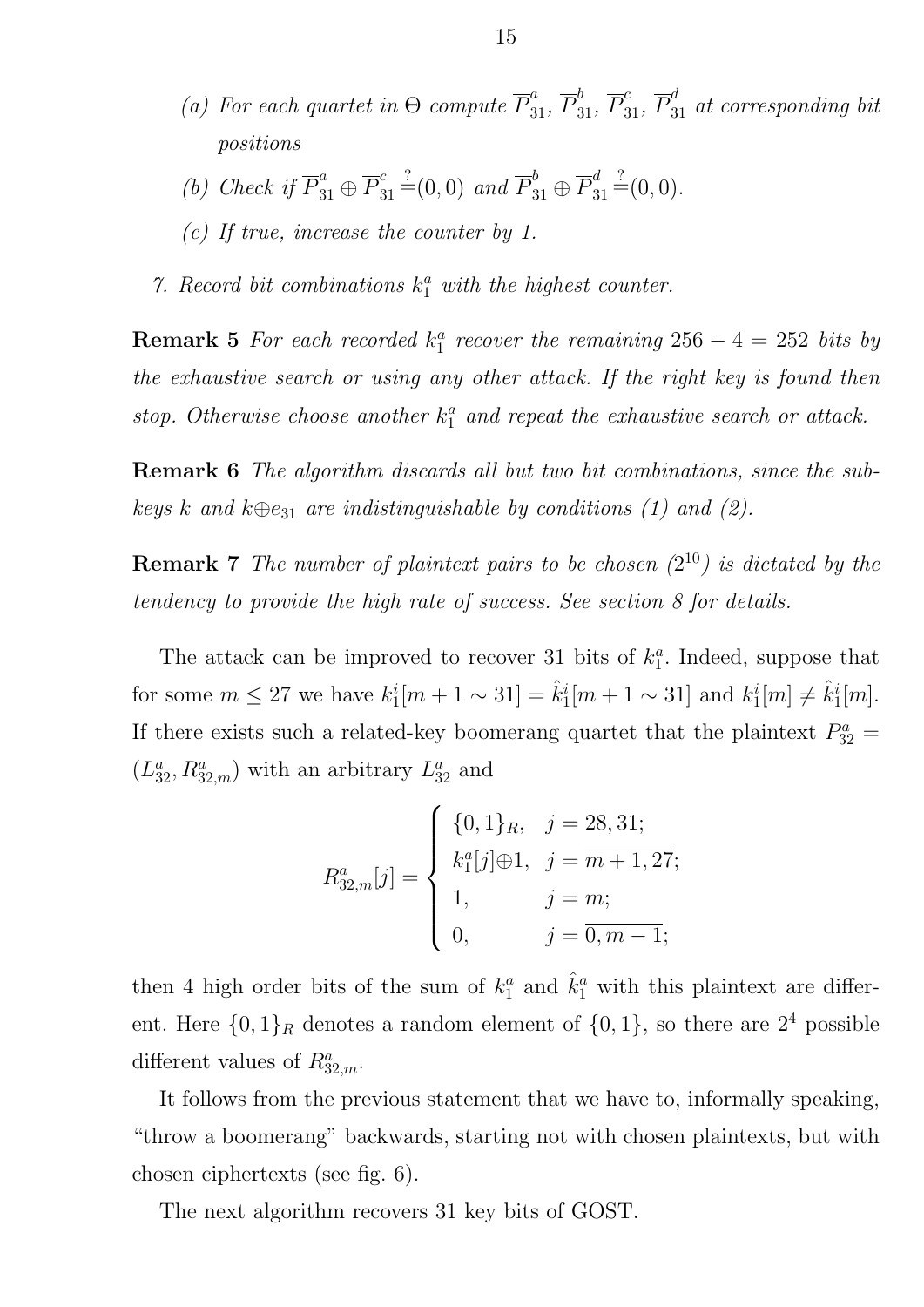

Figure 6: The inverse related-key boomerang attack.

#### Algorithm 3

- 1. Recover  $k_1^a$  $n_1^a[28\sim 30]$ , using algorithm 2. Set  $k_1^a$  $_{1}^{a}[31] = 0.$
- 2. Initialize a counter ξ with 27.
- 3. Choose  $2^{10}$  ciphertext pairs  $P_{32}^a$   $P_{32}^c = P_{32}^a \oplus (e_7, 0)$ , with all  $2^4$  possible values of  $R_{32}^a$  of a kind  $R_{32,\xi}^a$ , defined above, and  $L_{32}^a$  takes  $2^6$  different arbitrary values.
- 4. Decrypt under related keys to obtain  $P_0^a = E^{-1}(P_{32}^a, K^a)$ ,  $P_0^c =$  $E^{-1}(P_{32}^c, K^c)$ .
- 5. Compute the new plaintexts  $P_0^b = P_0^a \oplus (0, e_{31}), P_0^d = P_0^c \oplus (0, e_{31}).$
- 6. Encrypt under related keys to obtain  $P_{32}^b = E(P_0^b)$  $P_0^b, K^b$ ,  $P_{32}^d = E(P_0^d)$  $b_0^d, K^d$ ).
- 7. Check if  $P_{32}^b \oplus P_{32}^d$  $S_{32}^d \stackrel{?}{=} (e_7, 0)$ . If true, store the quartet  $(P_{32}^a, P_{32}^b, P_{32}^c, P_{32}^d)$  in Θ.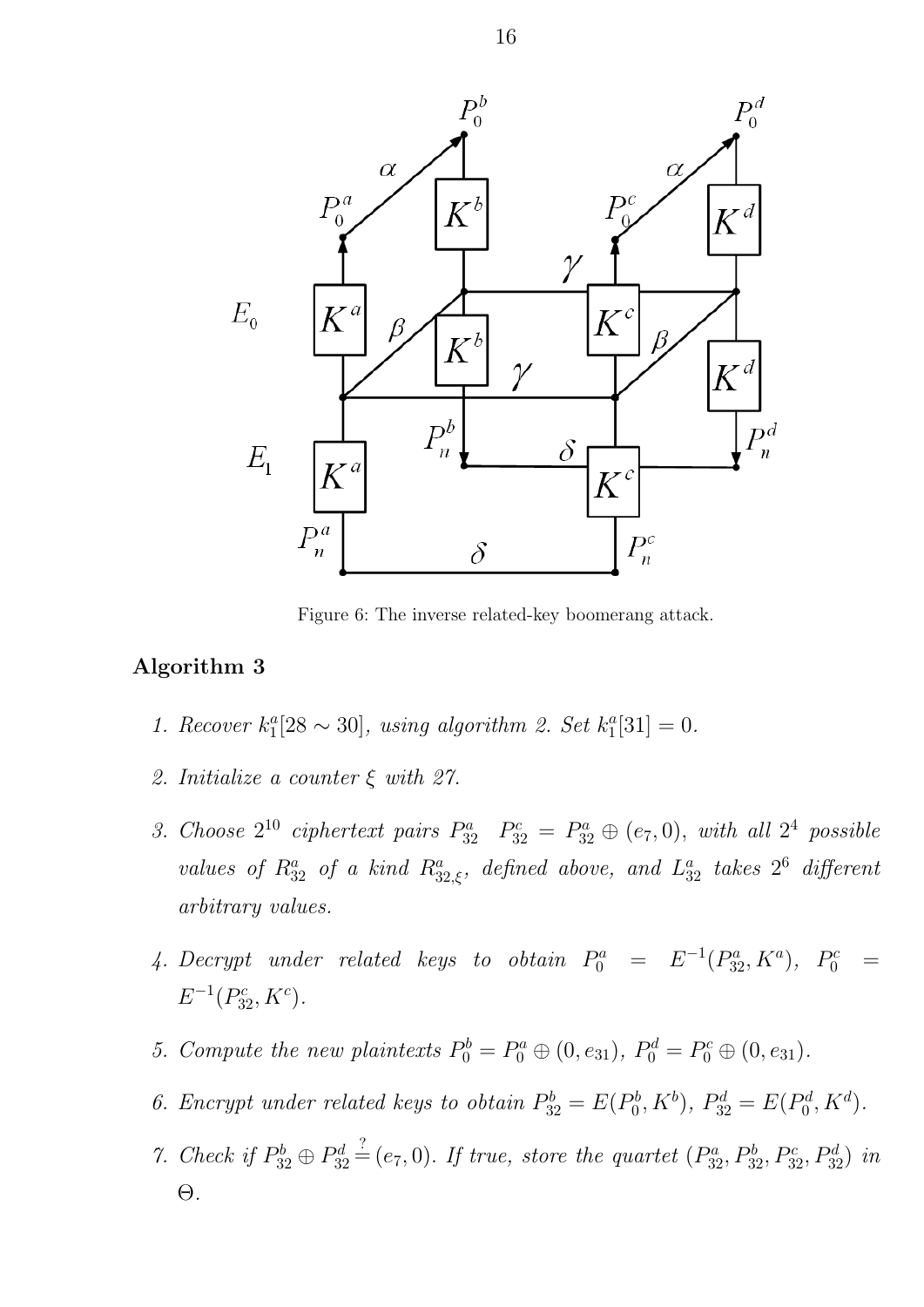8. Consider two subkeys  $k_1^{a,(0)}$  $k_1^{a,(0)}, k_1^{a,(1)}$ 

$$
k_1^{a,(l)}[j] = \begin{cases} k_1^a[j], & j = \overline{\xi + 1,31}; \\ l, & j = \xi; \\ 0, & j = \overline{0,\xi - 1}; \end{cases}
$$

.

- 9. Compute the related keys  $k_1^{c,(l)} = k_1^{a,(l)} \oplus e_{31}$ .
- 10. For each subkey  $k_1^{a,(l)}$  $\binom{a,(l)}{1}$  initialize a counter with zero and
	- (a) For each quartet in  $\Theta$  decrypt  $P_{31}^a, P_{31}^b$ .

(b) If  $P_{31}^a \oplus P_3^c$  $\mathbf{S}^c_{31} \stackrel{?}{=} (0,0)$  increase the counter by 1.

- 11. Choose one of the  $k_1^{a,(0)}$  $t_1^{a,(0)},$   $k_1^{a,(1)}$  with the largest counter value.
- 12. Set  $k_1^a$  $a_1^a[\xi] = k_1^{a,(l)}$  $\binom{a,(t)}{1}$  [ξ], for the chosen l.
- 13. If  $\xi = 0$ , then the subkey is recovered. Otherwise decrease counter  $\xi$  by 1 and go to step 3.

**Remark 8** With found  $k_1^a$  $n_1^a$  recover the remaining  $256 - 32 = 224$  bits by the exhaustive search or any other attack. If the right key is recovered output the master key. Otherwise set  $\overline{k_1^a} = k_1^a \oplus e_{31}$  and recover the remaining bits.

**Remark 9** As before, the number of plaintext pairs to be chosen  $(2^{10})$  is dictated by the tendency to provide the high rate of success. See section 8 for details.

## 7 Generalization of the attack

Now we present a generalized attack. Once the subkey  $k_1^a$  $t_1^a$  is recovered, GOST is reduced to 30 rounds, since we are able to perform transformations of the first and the last round using the recovered subkey. In order to recover subsequent subkeys we will use different quartet of related keys, namely, to recover  $k_t^a$  $t+1$ assuming the subkeys  $k_1^a$  $k_1^a, ..., k_t^a$  are known, we use the following quartet:

$$
\Delta K^* = K^a \oplus K^b = K^c \oplus K^d = (e_{31}, 0, e_{31}, 0, e_{31}, 0, e_{31}, 0),
$$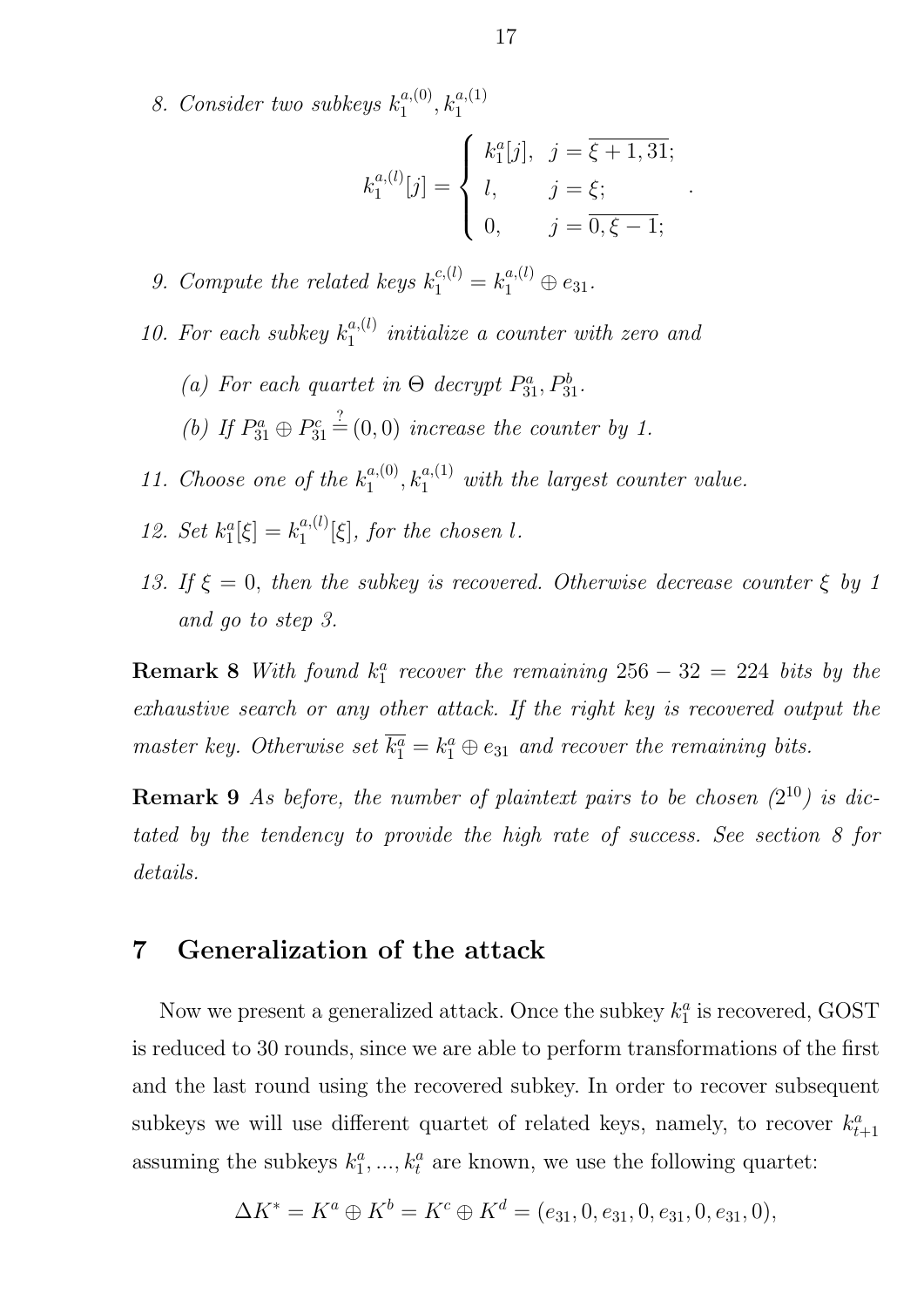$$
\Delta K' = K^a \oplus K^c = K^b \oplus K^d = (0, ..., e_{31}, 0, ..., 0)
$$
\n(3)

(In (3) all the 32-bit subwords of  $\Delta K'$  are zero except  $(t + 1)$ -th that is equal to  $e_{31}$ ).

Using these subkeys we set up attacks similar to the algorithms 2 and 3:

### Algorithm 4

- 1. Choose  $2^{10}$  plaintext pairs  $P_0^a$  and  $P_0^b = P_0^a \oplus (0, e_{31})$ .
- 2. Encrypt under related keys and obtain the ciphertexts  $P_{32}^a = E(P_0^a)$  $b_0^a, K^a),$  $P_{32}^b = E(P_0^b)$  $b_0^b, K^b$ ).
- 3. With known  $k_i^j$  $i, j \in \{a, b, c, d\}, i \in \overline{1, t}$  compute  $P_{33}^a$  $B^a_{32-t}, P^b_{32-t}$
- 4. Compute the new intermediate texts  $P_{32-t}^c = P_{32-t}^a \oplus (e_7, 0), P_{32-t}^d = P_{32-t}^b \oplus$  $(e_7, 0)$
- 5. With known  $k_i^j$  $i, j \in \{a, b, c, d\}, i \in \overline{1, t}$  compute  $P_{32}^c, P_{32}^d$
- 6. Decrypt under related keys:  $P_0^c = E^{-1}(P_{32}^c, K^c)$ ,  $P_0^d = E^{-1}(P_{32}^d, K^d)$
- 7. If  $P_0^c \oplus P_0^d = (0, e_{31})$  store the quartet  $(P_0^d)$  $P_0^a, P_0^b, P_0^c, P_0^d$  in  $\Theta$ .
- 8. Guess subkey  $k_{t+1}^a$  at positions 28 to 31. For each guessed bit combination initialize a counter with zero. Compute related subkeys  $k_{t+1}^c = k_{t+1}^a \oplus e_{31}$ ,  $k_{t+1}^b = k_{t+1}^a, k_{t+1}^d = k_{t+1}^b \oplus e_{31}$  at the same positions.
	- (a) For each quartet in  $\Theta$  using  $k_i^j$  $i, j \in \{a, b, c, d\}, i \in \overline{1, t}$  compute  $P^a_3$  $p_{32-t}^a, P_{32-t}^b$
	- (b) Compute  $\overline{P}_3^a$  $\frac{a}{32-t-1}, \overline{P}_3^b$  $\frac{b}{32-t-1}, \overline{P}_3^c$  $_{\begin{subarray}{c} 32-t-1\end{subarray}}^c$   $\overline{P}_{32-t-1}^d$  at corresponding positions
	- (c) Check if  $\overline{P}_{32-t-1}^a \oplus \overline{P}_3^c$  $\frac{c}{32-t-1}$   $\stackrel{?}{=}$  (0,0) and  $\overline{P}_{32-t-1}^b$  ⊕  $\overline{P}_3^d$  $\frac{d}{32-t-1}$  =  $(0,0)$ .
	- (d) If true, increase the counter by 1.
- 9. Record bit combinations  $k_{t+1}^a$  with the largest counter value.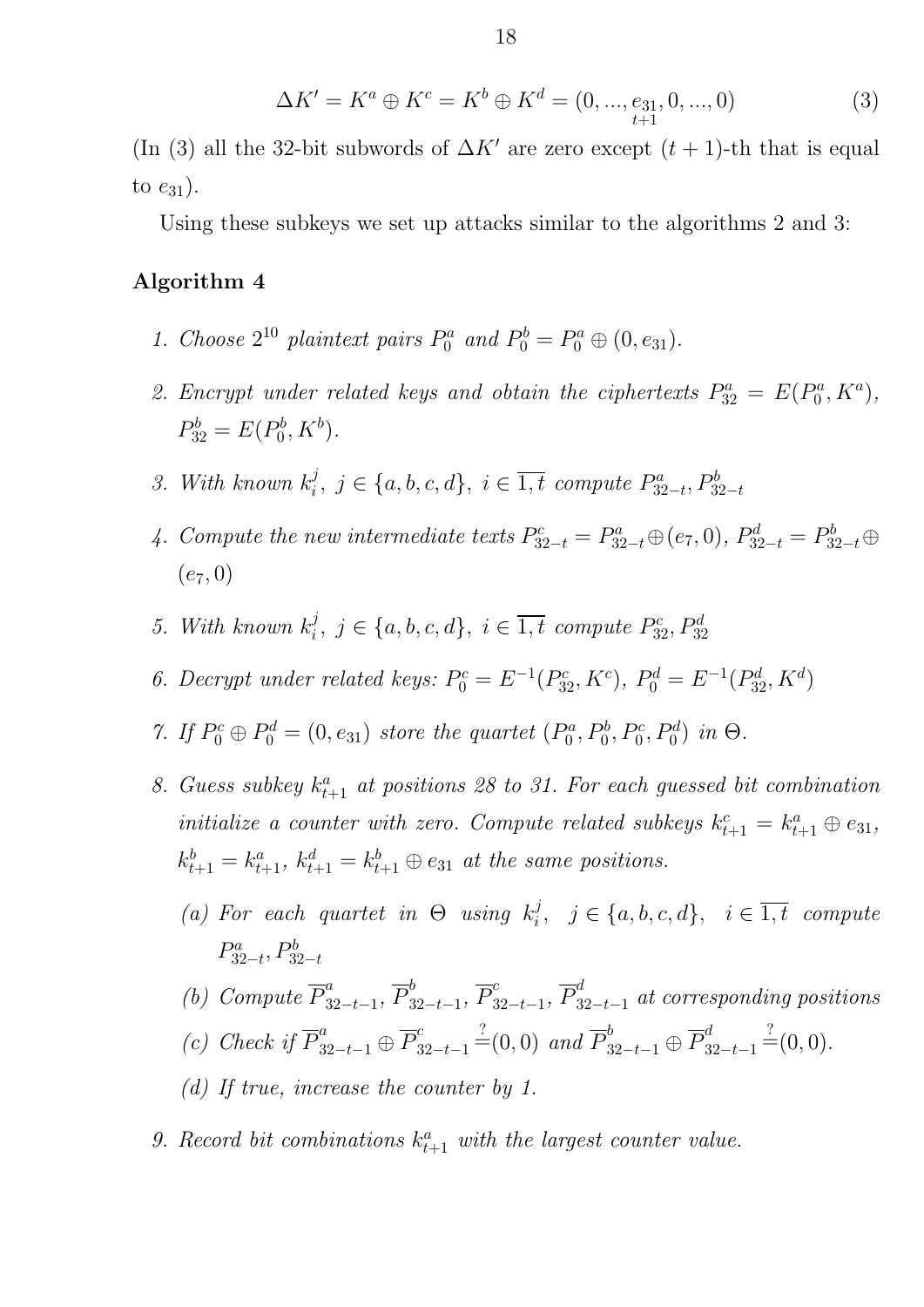Define  $R_{32-t,m}^a$  as

$$
R_{32-t,m}^{a}[j] = \begin{cases} \{0,1\}_{R}, & j = 28,31; \\ k_{t+1}^{a}[j] \oplus 1, & j = m+1,27; \\ 1, & j = m; \\ 0, & j = \overline{0,m-1}; \end{cases}
$$

### Algorithm 5

- 1. Recover  $k_{t+1}^a[28 \sim 31]$  using algorithm 4. Set  $k_{t+1}^a[31] = 0$ .
- 2. Initialize a counter ξ with 27.
- 3. Choose  $2^{10}$  intermediate text pairs  $P_{32-t}^a$   $P_{32-t}^c = P_{32-t}^a \oplus (e_7, 0)$ , with all  $2^4$  possible values of  $R_{32-t}^a$  of a kind  $R_{32-t,\xi}^a$ , and  $L_3^a$  $_{32-t}^a$  takes  $2^6$  different arbitrary values.
- $\ddot{4}$ . Using  $k_i^j$  $i, j \in \{a, b, c, d\}, i \in \overline{1, t}$  compute  $P_{32}^a, P_{32}^c$
- 5. Decrypt under related keys to obtain  $P_0^a = E^{-1}(P_{32}^a, K^a)$ ,  $P_0^c =$  $E^{-1}(P_{32}^c, K^c)$ .
- 6. Compute the new plaintexts  $P_0^b = P_0^a \oplus (0, e_{31}), P_0^d = P_0^c \oplus (0, e_{31}).$
- 7. Encrypt under related keys to obtain  $P_{32}^b = E(P_0^b)$  $P_0^b, K^b$ ,  $P_{32}^d = E(P_0^d)$  $b_0^d, K^d$ ).
- 8. Using  $k_i^j$  $i, j \in \{a, b, c, d\}, i \in \overline{1, t}$  compute  $P_3^b$  $B_{32-t}^b, P_{32-t}^d$
- 9. Check if  $P_{32-t}^b \oplus P_{32}^d$  $\frac{c_{32-t}}{c_{32-t}} \stackrel{?}{=} (e_7,0)$ . If true, store  $(P_{32}^a)$  $B_{32-t}^a, P_{32-t}^b, P_{32-t}^c, P_{32-t}^d)$  in Θ.
- 10. Consider two subkeys  $k_{t+1}^{a,(0)}, k_{t+1}^{a,(1)}$ .

$$
k_{t+1}^{a,(l)}[j] = \begin{cases} k_{t+1}^{a}[j], & j = \overline{\xi + 1,31}; \\ l, & j = \xi; \\ 0, & j = \overline{0,\xi - 1}; \end{cases}
$$

.

11. Compute the related subkeys  $k_{t+1}^{c,(l)} = k_{t+1}^{a,(l)} \oplus e_{31}$ .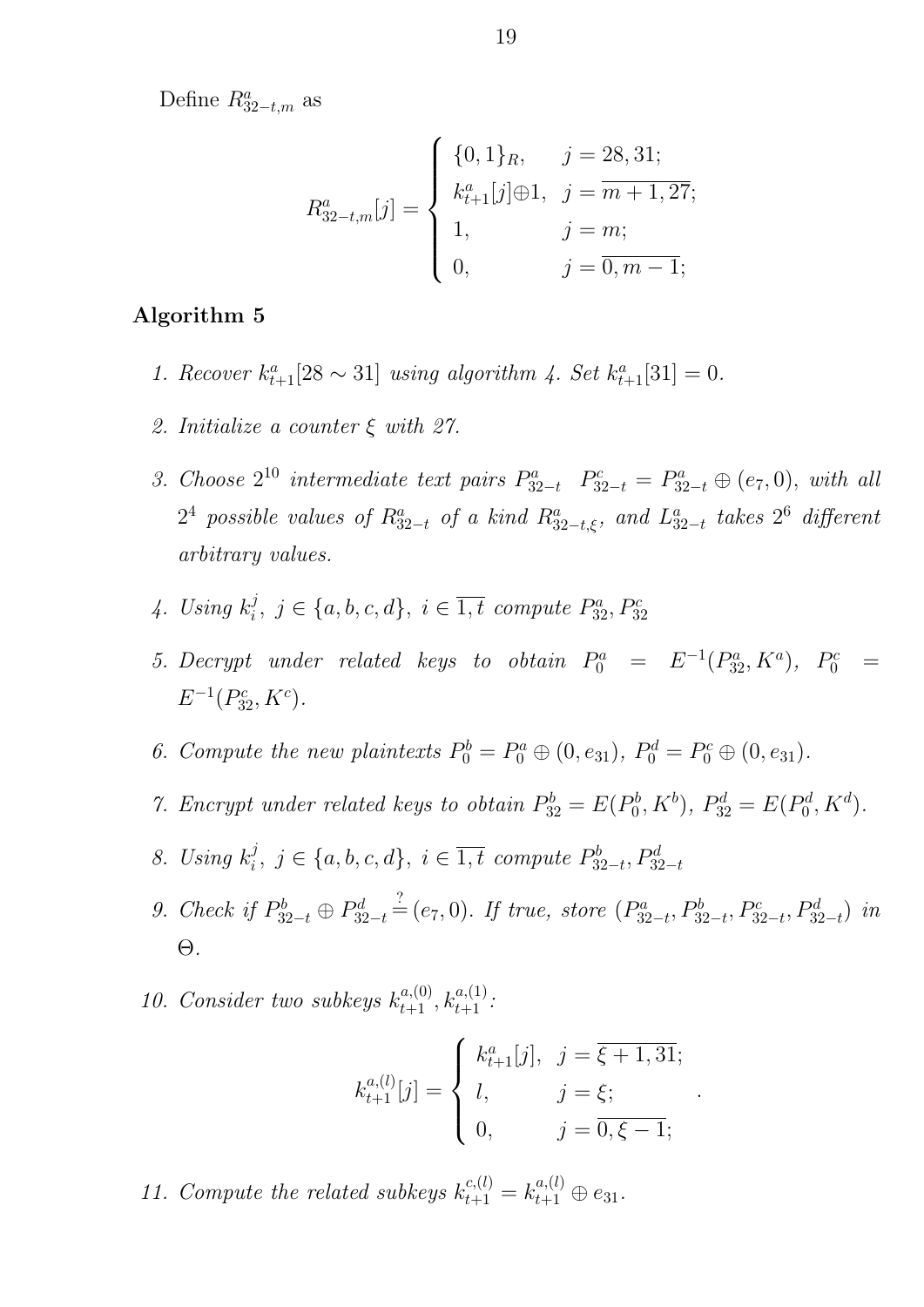- 12. For each key  $k_{t+1}^{a,(l)}$  initialize a counter with zero and
	- (a) For each quartet in  $\Theta$  using  $k_i^j$  $i, j \in \{a, b, c, d\}, i \in \overline{1, t}$  compute  $P^a_3$  $B^a_{32-t}, P^b_{32-t}$
	- (b) Compute  $P_{32}^a$  $B^a_{32-t-1},\ P^b_{31}$  $32-t-1$
	- (c) Check if  $P_{32-t-1}^a \oplus P_{32}^c$  $S_{32-t-1}^c = (0,0)$
	- (d) If true, increase the counter by 1.
- 13. Choose one of the  $k_{t+1}^{a,(0)}, k_{t+1}^{a,(1)}$  with the highest counter.
- 14. Set  $k_{t+1}^{a}[i] = k_{t+1}^{a,(l)}[i]$ , for the chosen l.
- 15. If  $\xi = 0$ , then output the subkey. Otherwise decrease counter  $\xi$  by 1 and go to step 3.

There are two important observations regarding the generalized attacks. The first one deals with the false quartets. Algorithms 2-5 find the correct keys if, roughly speaking, the true quartets outnumber the false ones. Computer simulations show that true quartets appear with probability of about  $2^{-6}$ , as predicted. At the same time, the number of false quartets increases as the number of rounds reduces. Experiments show that differential trails for all found false quartets follow the boomerang structure, with the same trails for  $E_0 \; (\alpha \to \beta = (0, e_{31}) \to (0, e_{31})$ , but different trails for  $E_1^{-1}$  $\frac{1}{1}$ .

As discussed above, the differential for  $E_1^{-1}$  used in true quartets splits into 1R characteristic  $(e_7, 0) \rightarrow (0, 0)$  with probability  $2^{-3}$  and  $(0, 0) \rightarrow (0, 0)$  characteristic the for remaining rounds with probability 1 and therefore the overall probability does not depend on the number of rounds in  $E_1^{-1}$  $\frac{1}{1}$ .

Differentials for  $E_1^{-1}$  used in false quartets can as well be split into 1R characteristic  $(e_7, 0) \rightarrow \xi$  and  $\xi \rightarrow \chi$  for remaining rounds with some *nonzero*  $\xi$  and χ. Obviously, the diffusion of a nonzero difference ξ and hence the probability of finding a false boomerang quartet strongly depends on the number of rounds in  $E_1^{-1}$  $i_1^{-1}$ . Experiments show that if  $E_1^{-1}$  $i_1^{-1}$  is reduced to 3 (or more) rounds, then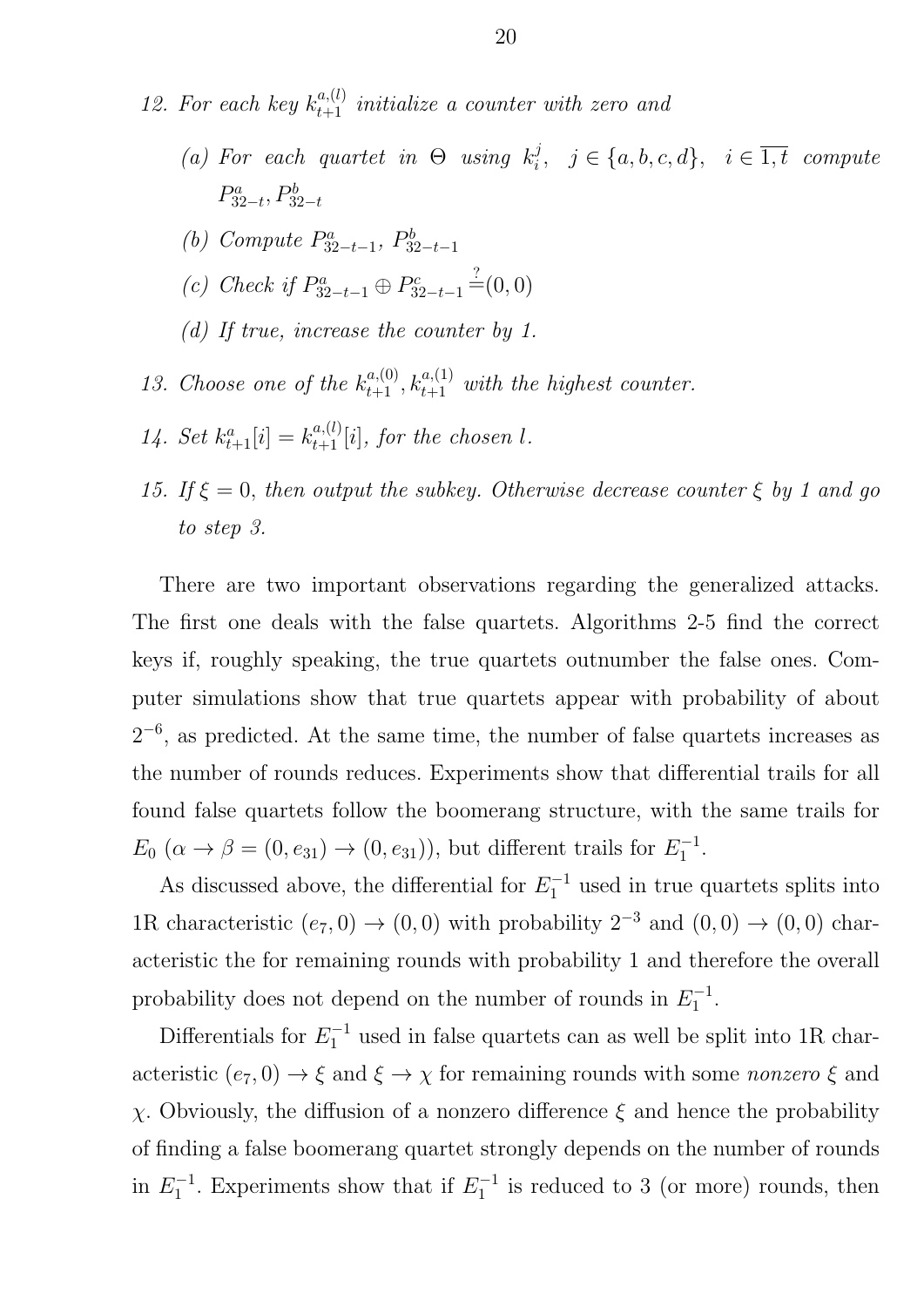algorithms 4 and 5 recover the subkey properly. Unfurtunately, further reduction dramatically increases the number of false quartets which in turn makes the algorithms as "effective" as simple guessing.

The second observation is that algorithms 3 and 5 recover two possible subkey values:  $k_{t+1}^a$  and  $k_{t+1}^a \oplus e_{31}$ , assuming that  $k_i^a$  $i_i^a, i \in \overline{1,t}$  are chosen correctly.

Hence, we can build a binary subkey tree of height  $6$  and width  $2<sup>6</sup>$ . Each node at layer t corresponds to  $k_t^a$  $t_t^a$  or  $k_t^a \oplus e_{31}$ , where the value of  $k_t^a$  $t<sup>a</sup>$  is computed by algorithm 3 or 5, assuming the keys  $k_i^a$  $i_i^a, i \in \overline{1, t-1}$ , corresponding to the nodes in path from this node to the root, are determined correctly. Each path from a leaf to the root of the constructed tree corresponds to a set of six subkeys, one of which is the true set. Total number of such sets is  $2<sup>6</sup>$ . For each of the sets one can bruteforce the two remaining subkeys or use other cryptanalytic attacks to recover them.

### 8 Complexity and success rate of the presented attack

Here we explain our choice of data quantity and estimate time complexity and success rate of the algorithms.

Claim the success rate of our attack being near 1, namely  $\tau = 1 - 10^{-4}$ .

We say that the algorithm 2,3,4 or 5 executed *successfully*, if it output only two possible bit combinations for algorithms 2 and 4 and only two possible subkeys for algorithms 3 and 5.

Let *n* denote the number of chosen plain- or ciphertext pairs given on input. We estimate the success rate of the algorithms 2 and 4 as

$$
P_1(n) = (1 - (1 - (pq)^2)^n) \cdot (1 - 2^{-n}) = (1 - (1 - 2^{-6})^n) \cdot (1 - 2^{-n}).
$$

The success rate of the algorithms 3 and 5 is estimated as follows:

$$
P_2(n) = (1 - (1 - (pq)^2)^n)^{28} = (1 - (1 - 2^{-6})^n)^{28}.
$$

The success rate of recovering one subkey is  $P_1(n)P_2(n)$ , and success rate for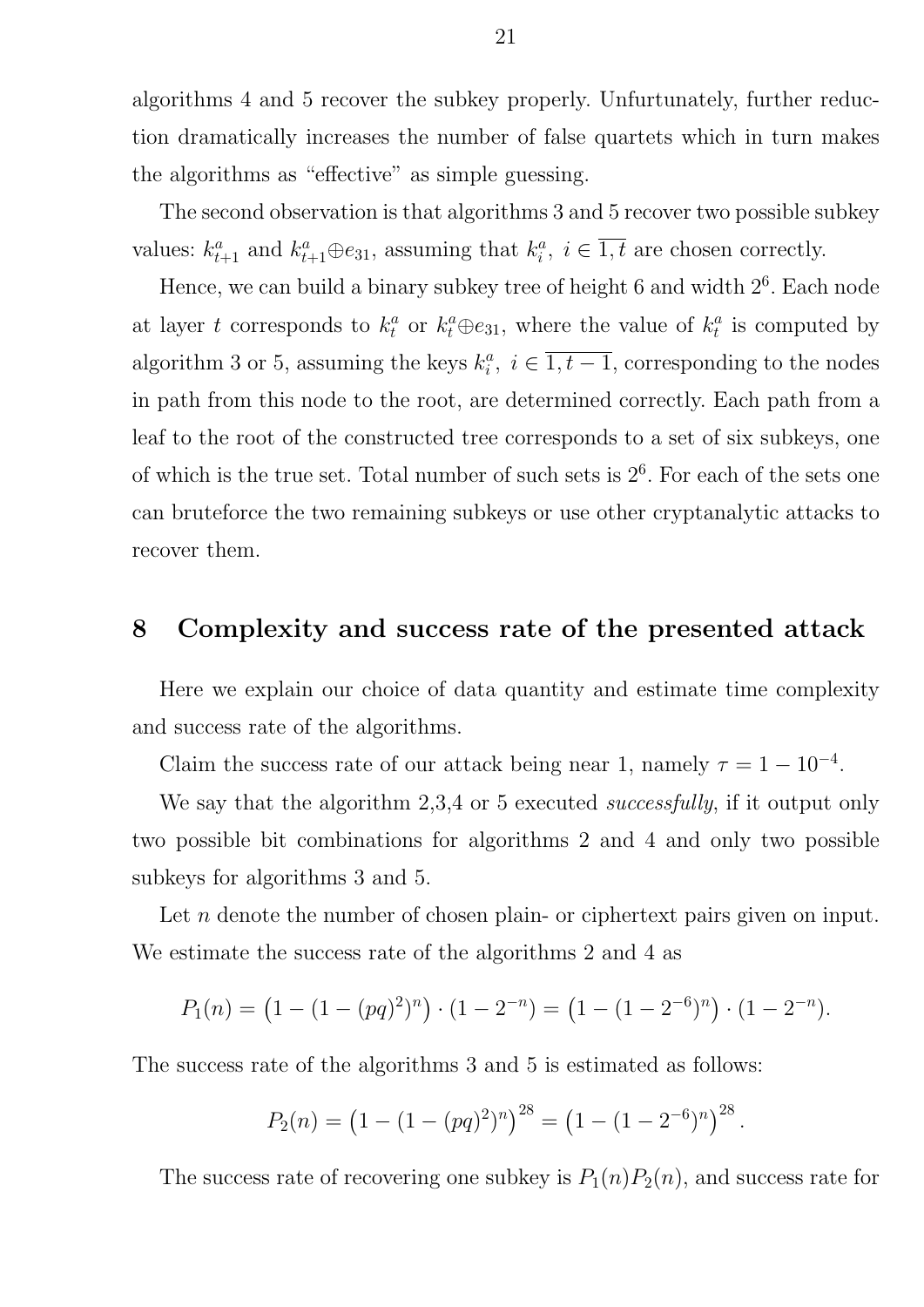six subkeys is  $(P_1(n)P_2(n))^6$ . One can check that given  $n = N = 2^{10}$  implies

$$
(P_1(N)P_2(N))^6 > \tau.
$$

That is why we chose data quantity of  $N = 2^{10}$  pairs of text for algorithms 2, 3, 4, 5.

Time complexity of algorithm 2 is  $C_1 = 2^{10} \cdot (4 + \frac{4}{32})$  encryptions/decryptions. The complexity of algorithm 3 is  $C_2 = 28 \cdot 2^{10} \cdot (4 + \frac{2}{32}) + C_1$  encryptions/decryptions. Time complexity of algorithms 4 and 5 is  $C_3(t) = 2^{10} \cdot 2^t$ .  $(4+\frac{4}{32}+t\frac{4}{32})$  and  $C_4(t) = 28 \cdot 2^{10} \cdot 2^t \cdot (4+\frac{2}{32}+t\frac{4}{32}) + C_3(t)$  respectively. Note that  $C_1 = C_3(0)$  and  $C_2 = C_4(0)$ .

Thus, we recover 192 bits of the master key with the presented related-key boomerang attack with time complexity

$$
\sum_{t=0}^{5} 2^t \cdot C_4(t) \approx 2^{28}
$$

encryptions with success rate over  $\tau = 1 - 10^{-4}$ . The attack uses 14 related keys with fixed pairwise differences set by an attacker.

Using bruteforce attack for remaining subkeys results in total time complexity of

$$
2^{28} + 2^6 \cdot 2^{32} \cdot 2^{32} \approx 2^{71}
$$

encryptions.

Remark 10 One can easy see, that probability of any differential for any bijective 4-bit wide S-box is either equal to zero or is grater or equal to  $2^{-3}$ . Thus, for an arbitrary S-box set, time and data complexity of the modified attack is the same, while the success rate can be equal or higher.

The standard GOST 28147-89 does not specify algorithms for master key generation and usage, implying a "natural" assumption on keys being randomly and independently chosen. In given assumption, the overall success rate of the attack is extremely low.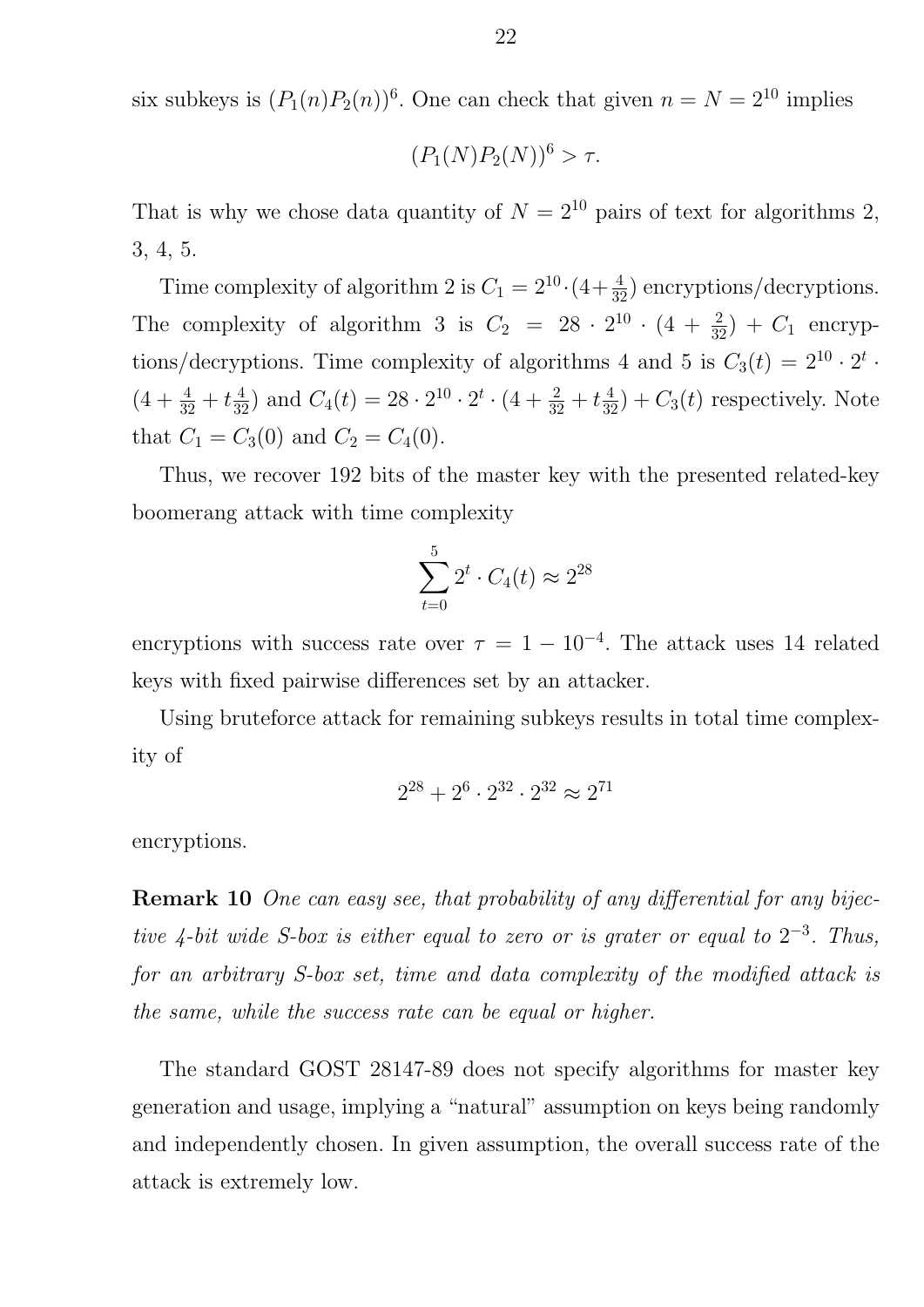We suppose that the attacker can encrypt and decrypt some texts under four arbitrary and independently chosen secret keys. The probability that these four keys form a quartet suitable for applying the partial key recovery related-key boomerang attack (algorithms 2 and 3) is

$$
P = 1 \cdot \frac{1}{2^{256}} \cdot \frac{1}{2^{256}} \cdot \frac{1}{2^{256}} = 2^{-256 \cdot 3} = 2^{-768}.
$$

At the same time, one can simply "guess" a key with probability  $2^{-256} \gg 2^{-768}$ . The probability that 14 arbitrary and independently chosen keys form a specific set suitable for applying the general attack is

$$
P = 2^{-256 \cdot 13} = 2^{-3328}.
$$

One can study different attack scenarios, but in general, given the assumption of zero-knowledge about the keys for the attacker, the practical application of the related-key boomerang attack is doubtful, since it is based on a extremely rare event, often, as in previous example, much more infrequent than successful key-guessing.

### 9 Conclusion

In this paper we present the full key recovery attack on GOST block cipher that uses related-key boomerang technique. Previously, such kind of attack was presented in [3]. It considered a fixed set of S-boxes and recovered 8 bits of the master key. We show that, due to an error, the attack from [3] actually reduces to the exhaustive search.

Then we develop related-key boomerang attack that works for most sets of S-boxes and uses related-key differential depending on the S-boxes. Using the backward boomerang technique with appropriate choice of ciphertexts, our attack recovers 31 bits of the master key. Next we present a generalized attack that recovers 192 bits of the master key with practical data and time complexity.

Note that within the related-key model, practical attacks on variety of block ciphers, including AES [1] and Kasumi [2] were developed. At the same time,